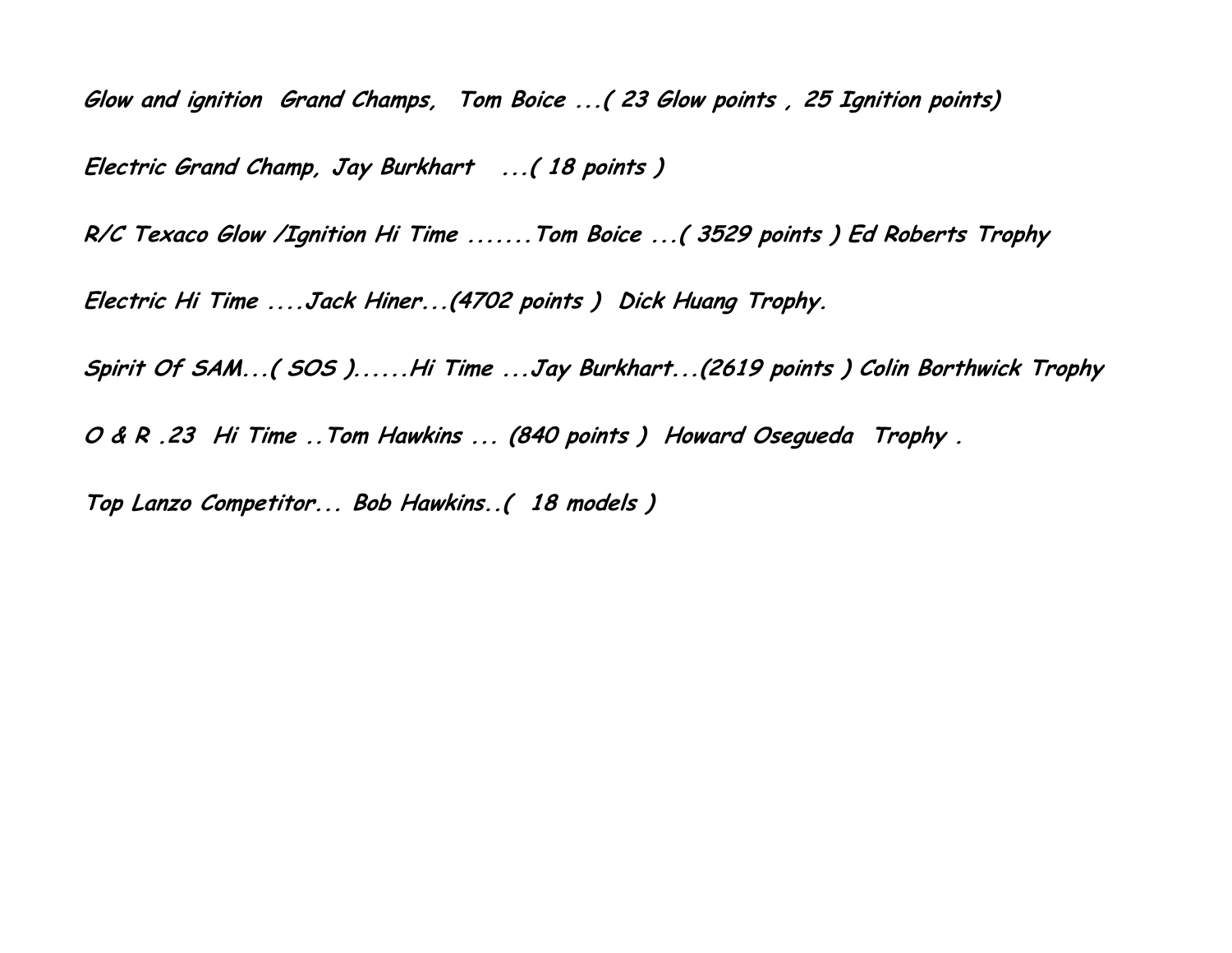|         |                |              | Class A Ignition - 2014 SAM Champs - Class A Ignition |                   |             |         |     |              |                 |   |                                  |                    |                         |
|---------|----------------|--------------|-------------------------------------------------------|-------------------|-------------|---------|-----|--------------|-----------------|---|----------------------------------|--------------------|-------------------------|
|         |                |              |                                                       |                   | 7 minMAX    |         |     |              |                 |   | Score = Sum best 2 of 4 flights. |                    |                         |
|         |                | Forena       |                                                       |                   |             |         |     |              |                 |   |                                  |                    |                         |
| $^{\#}$ | Contestant     | me           | <b>Model</b>                                          | Engine            | Area        | Channel | 1   | $\mathbf{2}$ | 3               | 4 |                                  | Score Flyoff Place |                         |
| 87      | <b>Boice</b>   | Tom          | <b>Bomber</b>                                         | Shilen 19         | 415         | 2.4     |     | 420 420      |                 |   | 840                              | 358                | 1                       |
| 33      | Angus          | Walter       | Korda Diamond                                         |                   | 2.83 sq ft  | 8       |     | 420 420      |                 |   | 840                              | 251                | $\overline{2}$          |
| 17      | Salvador, Jr   | Miguel       | Kerswap                                               | Elfin $2.5$       | 325         | 2.4     |     | 120 392 420  |                 |   | 812                              |                    | 3                       |
| 5       | Roman          | Ted          | <b>Bomber</b>                                         | <b>Elfin 2.49</b> | 325         | 2.4     |     |              | 420 203 284     |   | 704                              |                    | 4                       |
| 3       | Hannum         | Dale         | Megow Ranger                                          | Argo ELFIN        | 325         | 54      |     |              | 206 228 310 311 |   | 621                              |                    | 5                       |
| 86      | Holman         | <b>Rick</b>  | <b>Bomber</b>                                         |                   |             | 2.4     |     |              | 122 292 148 286 |   | 578                              |                    | 6                       |
| 18      | <b>Hawkins</b> | <b>Bob</b>   | <b>Bomber</b>                                         | Torp 19           | 420         | 2.4     | 191 |              |                 |   | 191                              |                    | 7                       |
| 6       | <b>Boucher</b> | <b>Steve</b> | Viking                                                | Ohlsson19         | 350         | 26      | 128 | 63           |                 |   | 191                              |                    | $\overline{\mathbf{z}}$ |
| 40      | Sullivan       | John         | Lanzo Bomber                                          | OT 19             | 450         | 7       |     |              |                 |   |                                  |                    |                         |
| 48      | Sabo           | Jan          | Lanzo Airborn                                         | <b>Elfin 2.49</b> | 340         | 2.4     |     |              |                 |   |                                  |                    |                         |
| 58      | Metzger        | Robert       | <b>Strato Streak</b>                                  | E.D.Hunter 19     | 359         | 2.4     |     |              |                 |   |                                  |                    |                         |
| 22      | Johnston       | L.A.         | Kerswap                                               | <b>Elfin</b>      | 337         | 19      |     |              |                 |   |                                  |                    |                         |
| 45      | <b>Hamler</b>  | Ed           | Lanzo Bomber                                          | <b>Elfin 2.49</b> | 360         | 2.4     |     |              |                 |   |                                  |                    |                         |
| 32      | Angus          | <b>Bob</b>   | <b>Bomber</b>                                         | Oldtime .19       | $2.9$ sq ft | 5       |     |              |                 |   |                                  |                    |                         |
|         | 82 Tower       | Dale         | Stardust Special                                      | <b>ED 19</b>      | 400         | 2.4     |     |              |                 |   |                                  |                    |                         |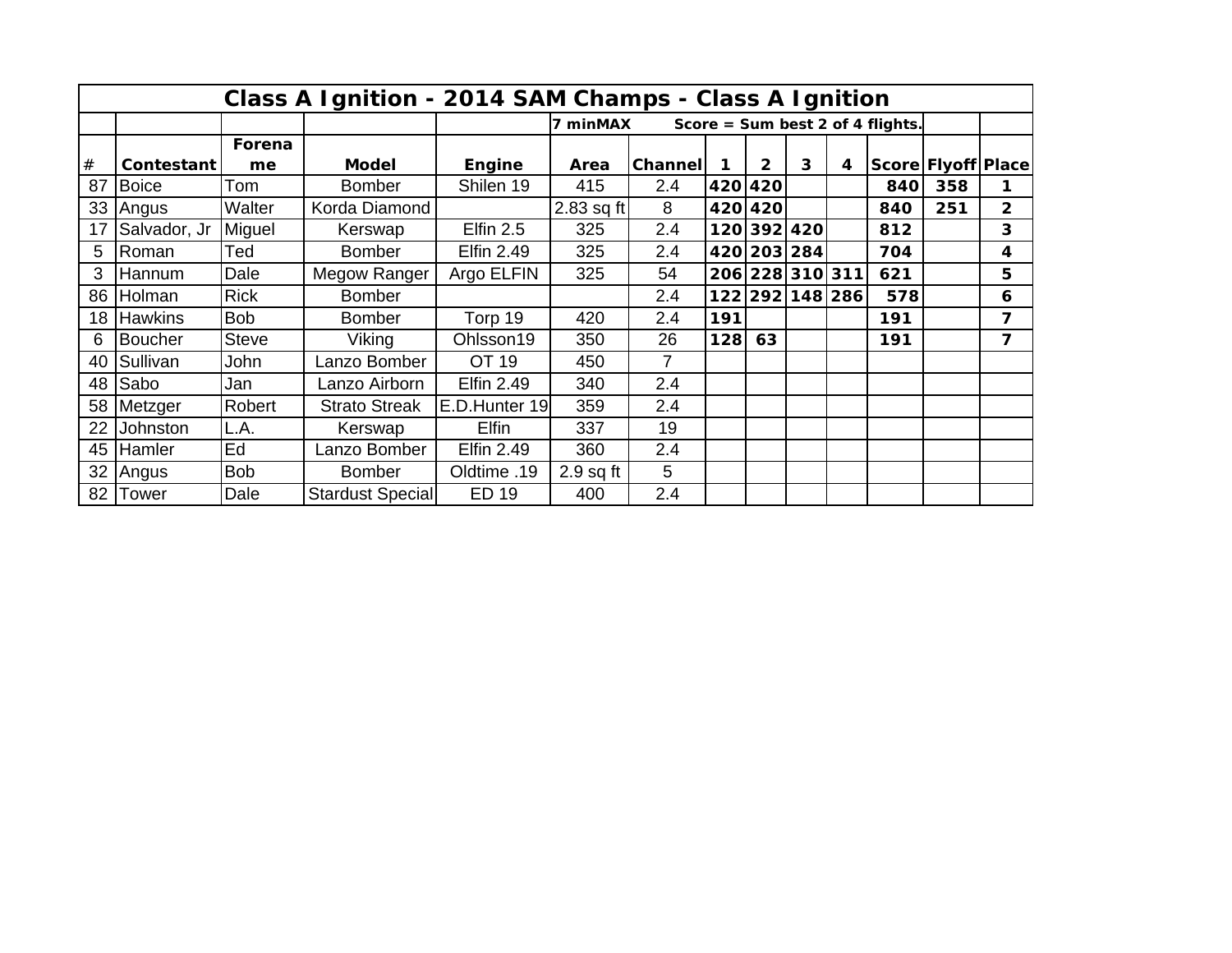|      |              |              | Class A Glow LER - 2014 SAM Champs - Class A Glow LER |                  |      |             |            |                                  |            |            |       |               |                |
|------|--------------|--------------|-------------------------------------------------------|------------------|------|-------------|------------|----------------------------------|------------|------------|-------|---------------|----------------|
|      |              |              |                                                       |                  |      | 7 minMAX    |            | Score = Sum best 2 of 4 flights. |            |            |       |               |                |
| $\#$ | Contestant   | Forename     | <b>Model</b>                                          | Engine           | Area | Chan<br>nel | 1          | $\overline{2}$                   | 3          | 4          | Score | <b>Flyoff</b> | <b>Place</b>   |
| 87   | Boice        | Tom          | <b>Bomber</b>                                         | <b>NOVA Rosi</b> | 675  | 2.4         | <b>MAX</b> | <b>MAX</b>                       |            |            | 840   | 906           | 1              |
| 86   | Holman       | <b>Rick</b>  | <b>Stardust Special</b>                               |                  | 465  | 2.4         | 325        | <b>MAX</b>                       | <b>MAX</b> |            | 840   | 748           | $\mathbf{2}$   |
| 17   | Salvador, Jr | Miguel       | <b>Bomber</b>                                         | <b>ST 19</b>     | 430  |             | <b>MAX</b> | <b>MAX</b>                       |            |            | 840   | 704           | 3 <sup>1</sup> |
|      | 18 Hawkins   | <b>Bob</b>   | <b>Bomber</b>                                         | Webra 19         | 420  | 2.4         | 333        | <b>MAX</b>                       | <b>MAX</b> |            | 840   | 514           | 4              |
|      | Latowski     | Andy         |                                                       |                  |      |             | 391        | 370                              | <b>MAX</b> | <b>MAX</b> | 840   | 326           | 5              |
| 5    | Roman        | Ted          | Bomber                                                | K&B 3.25         | 455  | 2.4         | 366        | 414                              | 392        |            | 806   |               | 6              |
|      | 58   Metzger | Robert       | Lanzo Bomber                                          | S/T.15           | 478  | 58          | 230        | <b>MAX</b>                       | 383        | 282        | 803   |               | $\overline{7}$ |
| 26   | Salvador     | Mike         | Kerswap                                               | ST 19            | 450  |             |            |                                  |            |            |       |               |                |
| 22   | Johnston     | L.A.         | <b>Blitzkrieg</b>                                     | <b>HP 19</b>     | 562  | 53          |            |                                  |            |            |       |               |                |
| 79   | Hainen       | Jim          | <b>Bomber</b>                                         | Shilen 19        | 680  | 42          |            |                                  |            |            |       |               |                |
| 21   | Clancy       | Mike         | Airborne                                              | Veco.19          | 490  | 2.4         |            |                                  |            |            |       |               |                |
| 6    | Boucher      | <b>Steve</b> | <b>Record Breaker</b>                                 | S. Tigre 19      | 350  | 26          |            |                                  |            |            |       |               |                |
|      |              |              |                                                       |                  |      |             |            |                                  |            |            |       |               |                |
|      |              |              |                                                       |                  |      |             |            |                                  |            |            |       |               |                |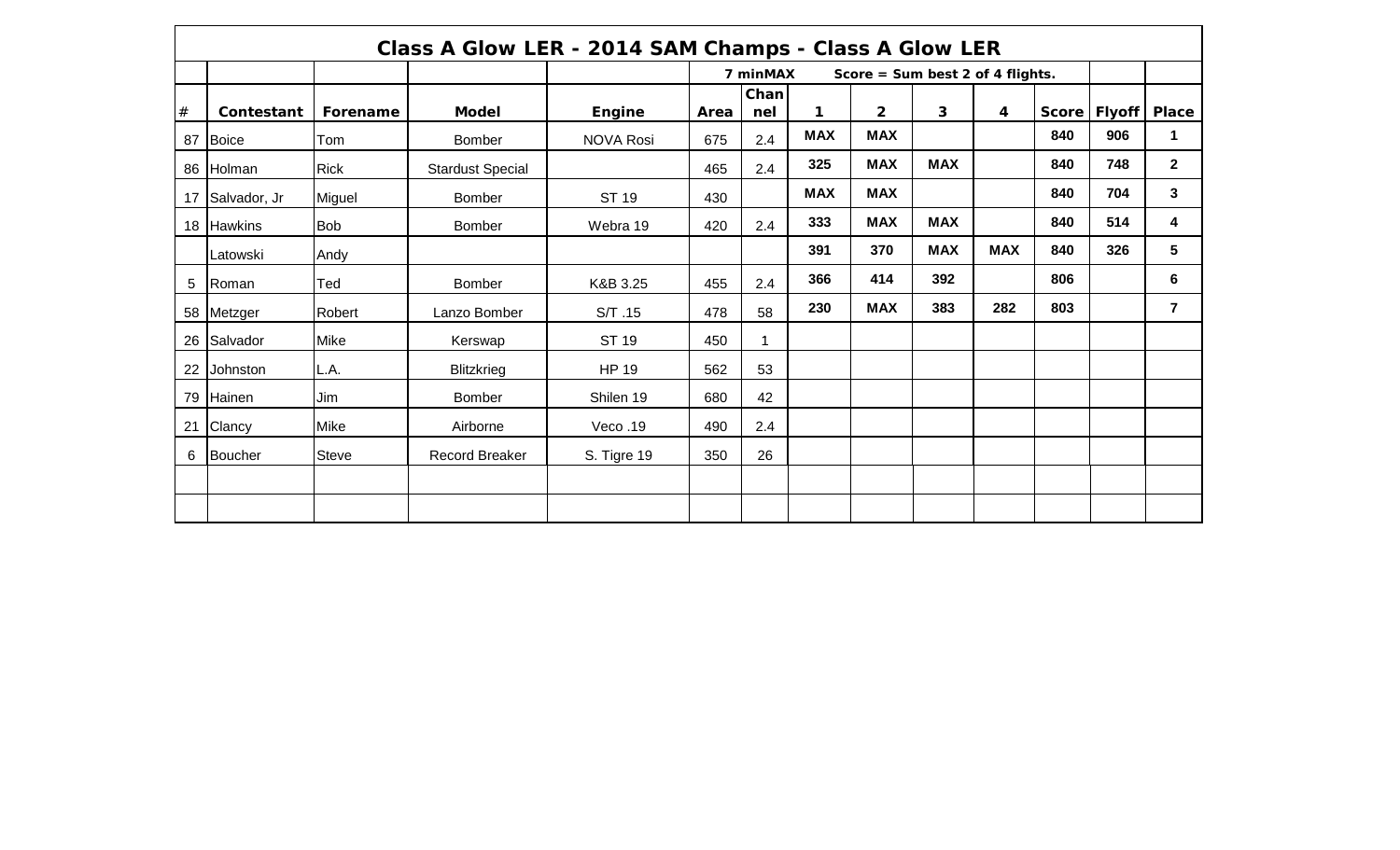|   |                            |             | Class B Ignition - 2014 SAM Champs - Class B Ignition |                      |              |                |          |              |             |             |                                  |                    |              |
|---|----------------------------|-------------|-------------------------------------------------------|----------------------|--------------|----------------|----------|--------------|-------------|-------------|----------------------------------|--------------------|--------------|
|   |                            |             |                                                       |                      |              |                | 8 minMAX |              |             |             | Score = Sum best 2 of 4 flights. |                    |              |
| # | <b>Contestant Forename</b> |             | <b>Model</b>                                          | Engine               | Area         | Tx             |          | $\mathbf{2}$ | 3           | 4           |                                  | Score Flyoff Place |              |
|   | 87 Boice                   | Tom         | <b>Bomber</b>                                         | McCoy 29             | 490          | 2.4            | 249      | 480          | 319         | 480         | 960                              | 401                | 1            |
|   | 45 Hamler                  | Ed          | Lanzo Airborn                                         | Torpedo .29          | 490          | 2.4            | 480      | 480          |             |             | 960                              | $\mathbf{o}$       | $\mathbf{2}$ |
|   | 21 Clancy                  | Mike        | Kerswap                                               | Torpedo .29          | 485          | 2.4            | 379      | 480          | 201         | 243         | 859                              |                    | 3            |
|   | 29 Miers                   | <b>Dick</b> | Lanzo Bomber                                          | McCoy .29            | 651          | 2.4            | 480      | 170          | 369         | 300         | 849                              |                    | 4            |
|   | 3 Hannum                   | Dale        | <b>SuperQuaker</b>                                    | McCoy 29             | 550          | 54             | 324      | 314          | 312         | <b>DNF</b>  | 638                              |                    | 5            |
|   | 33 Angus                   | Walter      | Ascender                                              | Torp .29             | $2.85$ sq ft | 6              | 102      | 136          | 480         | 132         | 616                              |                    | 6            |
|   | 18 Hawkins                 | <b>Bob</b>  | <b>Bomber</b>                                         | Torp 29              | 600          | 2.4            | 480      |              |             |             | 480                              |                    | 7            |
|   | 86 Holman                  | <b>Rick</b> | <b>Bomber</b>                                         | 29                   |              | 2.4            | 45       | 120          |             |             | 165                              |                    | 8            |
|   | 94 King                    | <b>Bob</b>  | Kerswap                                               | Hornet 29            | 485          | 23             | 131      | 0            | $\mathbf 0$ | $\mathbf 0$ | 131                              |                    | 9            |
|   | 48 Sabo                    | Jan         | Playboy Cabin                                         | Torpedo .29          | 500          | 2.4            |          |              |             |             |                                  |                    |              |
|   | 5 Roman                    | Ted         | <b>Bomber</b>                                         | McCoy 29             | 520          | 2.4            |          |              |             |             |                                  |                    |              |
|   | 58 Metzger                 | Robert      | Gas Bird                                              | Forester 29          | 386          | 2.4            |          |              |             |             |                                  |                    |              |
|   | 6 Boucher                  | Steve       | Viking                                                | Ohlsson 29           | 350          | 26             |          |              |             |             |                                  |                    |              |
|   | 32 Angus                   | <b>Bob</b>  | Korda Diamond                                         | McCoy .19 2.83 sq ft |              | $\overline{7}$ |          |              |             |             |                                  |                    |              |
|   | 82 Tower                   | Dale        | <b>Stardust Special</b>                               | ED 21                | 400          | 2.4            |          |              |             |             |                                  |                    |              |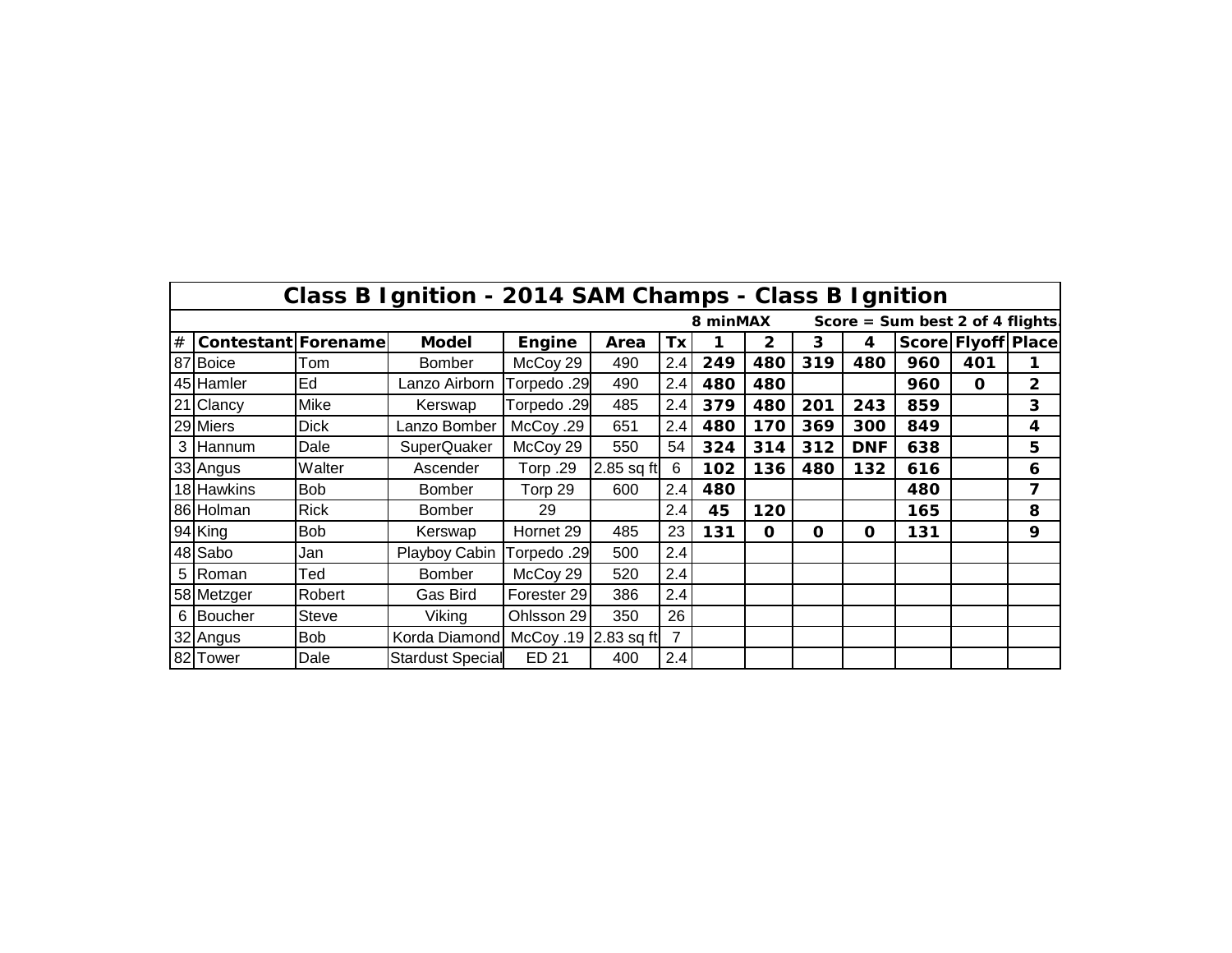|      |                |              | Class B Glow LER - 2014 SAM Champs - Class B Glow LER |                 |      |      |             |                |                |     |                                  |               |                      |
|------|----------------|--------------|-------------------------------------------------------|-----------------|------|------|-------------|----------------|----------------|-----|----------------------------------|---------------|----------------------|
|      |                |              |                                                       |                 |      |      |             | 8 minMAX       |                |     | Score = Sum best 2 of 4 flights. |               |                      |
| $\#$ | Contestant     | Forename     | <b>Model</b>                                          | Engine          | Area | Tx   | $\mathbf 1$ | $\overline{2}$ | $\overline{3}$ | 4   | <b>Score</b>                     | <b>Flyoff</b> | <b>Place</b>         |
| 87   | Boice          | Tom          | <b>Bomber</b>                                         | Nelson 29       | 675  | 2.4  | 480         | 480            |                |     | 960                              | 463           | $\blacktriangleleft$ |
| 5    | Roman          | Ted          | <b>Bomber</b>                                         | K&B 4.9         | 680  | 2.4  | 480         | 450            | 480            |     | 960                              | 415           | $\mathbf{2}$         |
| 18   | <b>Hawkins</b> | <b>Bob</b>   | <b>Bomber</b>                                         | Nelson 29       | 800  | 2.4  | 480         | 337            | 480            |     | 960                              | 410           | $\overline{3}$       |
| 86   | Holman         | <b>Rick</b>  | Torpedo II                                            | Nelson 29       | 432  | 2.4  | 480         | 416            | 480            |     | 960                              | $0($ o/r $)$  | 4                    |
| 17   | Salvador, Jr   | Miguel       | Airfoiler                                             | <b>ST 29</b>    | 675  | 53.5 | 480         | 402            | crash          |     | 882                              |               | $5\phantom{1}$       |
| 26   | Salvador       | Mike         | Kerswap                                               | <b>ST 29</b>    | 653  |      | 454         | 350            |                |     | 804                              |               | 6                    |
| 29   | <b>Miers</b>   | <b>Dick</b>  | Lanzo Bomber                                          | Super Tigre .29 | 693  | 46   | 465         | 27             | 289            |     | 754                              |               | $\overline{7}$       |
| 22   | Johnston       | L.A.         | Lanzo Racer                                           | Super Tigre .29 | 788  | 19   | 480         | 240            |                |     | 720                              |               | 8                    |
| 3    | Hannum         | Dale         | $RC - 1$                                              | St.29           | 810  | 51   | 247         | 225            | 342            | 211 | 589                              |               | 9                    |
| 58   | Metzger        | Robert       | Playboy Sr                                            | S.T.29          | 657  | 58   | 283         | 271            |                |     | 554                              |               | 10                   |
| 41   | Lamb           | George       | Lanzo Racer                                           | St.29           | 660  | 38   |             |                |                |     |                                  |               |                      |
| 19   | Krystosek      | Randall      | <b>Bomber</b>                                         | S.T.29          | ?450 | 2.4  |             |                |                |     |                                  |               |                      |
| 79   | Hainen         | Jim          | Pacer                                                 | K&B 3.5         | 560  | 42   |             |                |                |     |                                  |               |                      |
| 21   | Clancy         | Mike         | Bomber                                                | S.T. .29        | 657  | 2.4  |             |                |                |     |                                  |               |                      |
| 6    | <b>Boucher</b> | <b>Steve</b> | Airborne                                              | S. Tigre29      | 800  | 26   |             |                |                |     |                                  |               |                      |
| 82   | <b>Tower</b>   | Dale         | <b>Stardust Special</b>                               | N 29            | 675  | 2.4  |             |                |                |     |                                  |               |                      |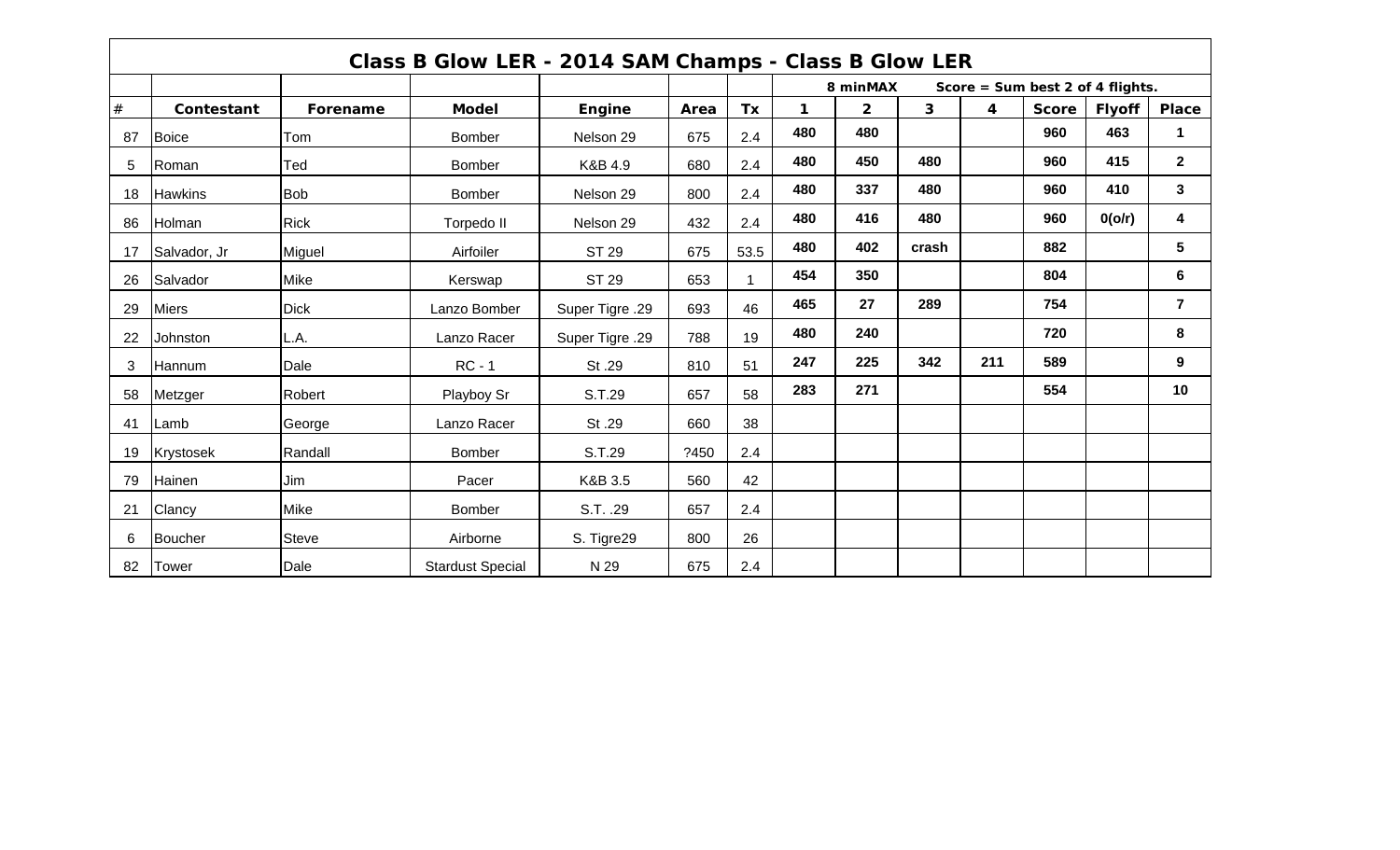|      |                                                                                                                                                                 |              | Class C Ignition - 2014 SAM Champs - Class C Ignition |                         |             |     |             |            |            |     |      |     |                |  |
|------|-----------------------------------------------------------------------------------------------------------------------------------------------------------------|--------------|-------------------------------------------------------|-------------------------|-------------|-----|-------------|------------|------------|-----|------|-----|----------------|--|
|      | 9 minMAX<br>Score = Sum best 2 of 4 flights.<br>Score Flyoff Place<br><b>Model</b><br>4<br><b>Contestant Forename</b><br>Tx<br>$\overline{2}$<br>3<br>Area<br>1 |              |                                                       |                         |             |     |             |            |            |     |      |     |                |  |
| $\#$ |                                                                                                                                                                 |              |                                                       | Engine                  |             |     |             |            |            |     |      |     |                |  |
|      | 87 Boice                                                                                                                                                        | Tom          | <b>Bomber</b>                                         | McCoy 60                | 900         | 2.4 | <b>MAX</b>  | <b>MAX</b> |            |     | 1080 | 782 |                |  |
|      | 45 Hamler                                                                                                                                                       | Ed           | Lanzo Airborn                                         | Spitfire                | 900         | 2.4 | <b>MAX</b>  | <b>MAX</b> |            |     | 1080 | 670 | $\overline{2}$ |  |
|      | 18 Hawkins                                                                                                                                                      | <b>Bob</b>   | <b>Bomber</b>                                         | McCoy 60                | 1260        | 2.4 | <b>MAX</b>  | <b>MAX</b> |            |     | 1080 | 618 | 3              |  |
|      | 47 Gianati                                                                                                                                                      | Walther      | Airborne                                              | McCoy 60                | 1013        | 2.4 | 540         | 352        | 196        | 473 | 1013 |     | 4              |  |
| 5    | Roman                                                                                                                                                           | Ted          | <b>Bomber</b>                                         | <b>McCoy</b>            | 875         | 2.4 | <b>MAX</b>  | 355        | 285        | 169 | 895  |     | 5              |  |
|      | 3 Hannum                                                                                                                                                        | Dale         | $RC - 1$                                              | McCoy 60                | 1010        | 54  | 179         | 531        | Crash      |     | 710  |     | 6              |  |
|      | 33 Angus                                                                                                                                                        | Walter       | <b>Bomber</b>                                         | Orwick .60   5.56 sq ft |             | 20  | 319         | 256        | <b>LOF</b> |     | 575  |     | $\overline{7}$ |  |
|      | 6 Boucher                                                                                                                                                       | <b>Steve</b> | Sailplane                                             | McCoy 60                | 906         | 26  | $\mathbf 0$ | 165        |            |     | 165  |     | 8              |  |
|      | 46 Montebelli                                                                                                                                                   | Gabriele     | Benny Boxcar Ohlsson 60                               |                         | 700         | 2.4 |             |            |            |     |      |     |                |  |
|      | 58 Metzger                                                                                                                                                      | Robert       | Turner SpecialO&R 60 F/R                              |                         | 980         | 30  |             |            |            |     |      |     |                |  |
|      | 22 Johnston                                                                                                                                                     | L.A.         | Cumulus                                               | <b>EDCO</b>             | 850         | 19  |             |            |            |     |      |     |                |  |
|      | 62 Harding                                                                                                                                                      | Dave         | <b>Bomber</b>                                         | Ohlsson 60              | 1260        | 2.4 |             |            |            |     |      |     |                |  |
|      | 79 Hainen                                                                                                                                                       | Jim          | Kloud King                                            | <b>O&amp;R 60</b>       | 680         | 42  |             |            |            |     |      |     |                |  |
|      | 21 Clancy                                                                                                                                                       | Mike         | Ethy                                                  | O&R .60                 | 765         | 2.4 |             |            |            |     |      |     |                |  |
|      | 32 Angus                                                                                                                                                        | <b>Bob</b>   | Hayseed                                               | McCoy .60               | $6.6$ sq ft | 9   |             |            |            |     |      |     |                |  |
|      | 82 Tower                                                                                                                                                        | Dale         | Record Hound                                          | <b>EDCO</b>             | 675         | 2.4 |             |            |            |     |      |     |                |  |
|      | 86 Holman                                                                                                                                                       | <b>Rick</b>  | <b>Bomber</b>                                         |                         | 1256        | 2.4 |             |            |            |     |      |     |                |  |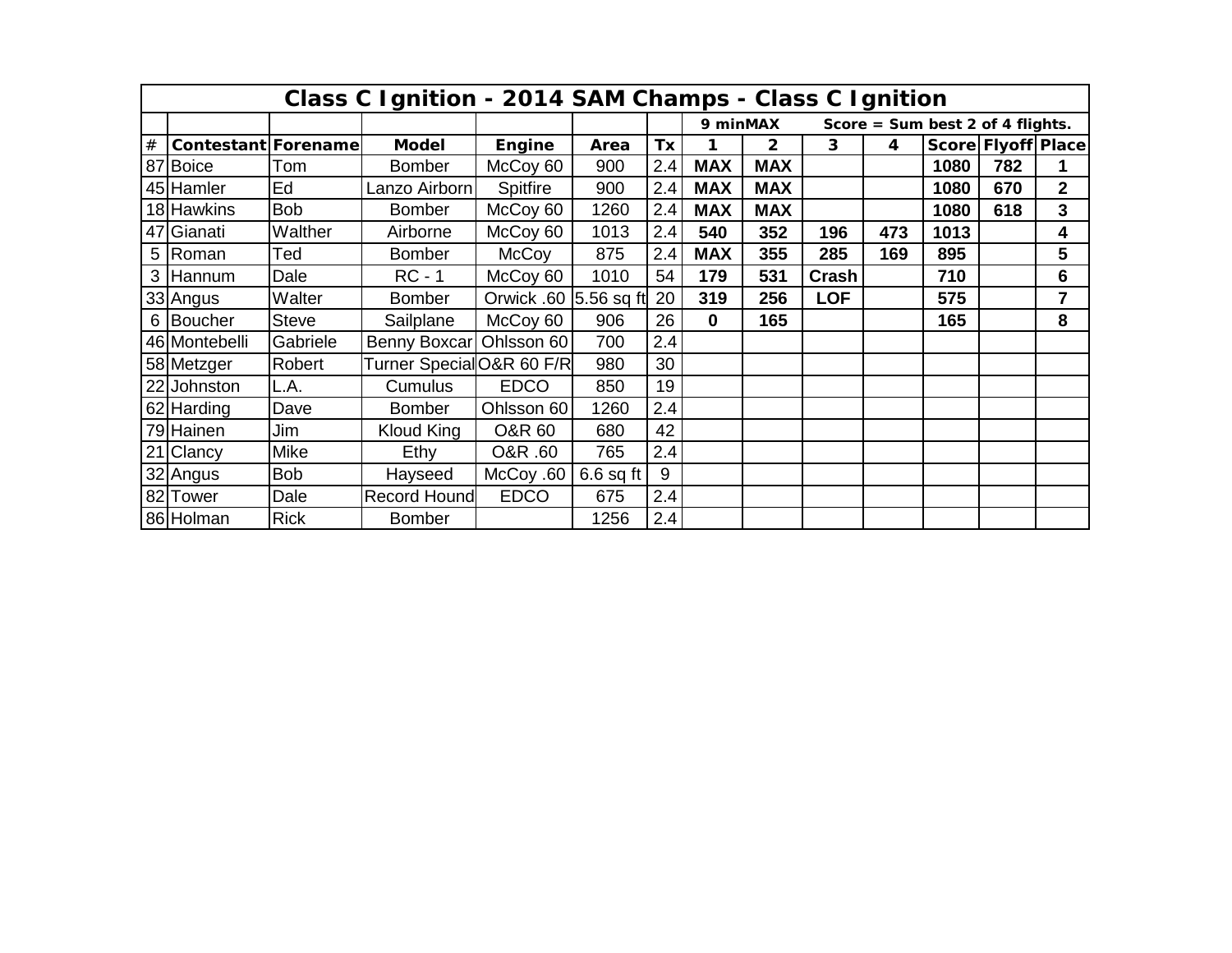|      |              |             |                         | Class C Glow LER - 2014 SAM Champs - Class C Glow LER |      |             |              |                |              |                         |                                  |               |                         |
|------|--------------|-------------|-------------------------|-------------------------------------------------------|------|-------------|--------------|----------------|--------------|-------------------------|----------------------------------|---------------|-------------------------|
|      |              |             |                         |                                                       |      |             |              | 9 minMAX       |              |                         | Score = Sum best 2 of 4 flights. |               |                         |
| $\#$ | Contestant   | Forename    | <b>Model</b>            | <b>Engine</b>                                         | Area | Tx          | $\mathbf{1}$ | $\overline{2}$ | $\mathbf{3}$ | $\overline{\mathbf{4}}$ | <b>Score</b>                     | <b>Flyoff</b> | <b>Place</b>            |
| 17   | Salvador, Jr | Miguel      | Bomber                  | ST 35                                                 | 790  |             | 540          | 481            | 540          |                         | 1080                             | 432           | $\mathbf 1$             |
|      | 18 Hawkins   | <b>Bob</b>  | <b>Bomber</b>           | Nelson 40                                             | 850  | 2.4         | 540          | 540            |              |                         | 1080                             | 416           | $\overline{2}$          |
| 86   | Holman       | <b>Rick</b> | Bomber                  | Jett 40                                               | 900  | 2.4         | 540          | 540            |              |                         | 1080                             | 351           | 3                       |
|      | 87 Boice     | Tom         | Bomber                  | Super Tiger 35                                        | 788  | 2.4         | 540          | 540            |              |                         | 1080                             | 314           | 4                       |
|      | 110 Schmenk  | Jim         |                         | Super Tiger 35                                        | 800  |             | 273          | 328            | 267          |                         | 601                              |               | 5                       |
|      | 109 McMahon  | Randy       | Bomber                  | K&B 40                                                | 900  |             | 327          | 282            | 193          |                         | 609                              |               | 6                       |
|      | 12 Adams     | Keith       | Playboy Sr              | <b>Fox 36</b>                                         | 810  | 2.4         | 418          | 266            |              |                         | 684                              |               | $\overline{\mathbf{z}}$ |
|      | 63 Ryan      | Francis     | <b>Stardust Special</b> | S.T. - .40 RR                                         | 900  | 2.4         | 324          | 429            | 344          | 194                     | 773                              |               | 8                       |
| 22   | Johnston     | L.A.        | <b>Blitzkrieg</b>       | OS MAX H RR                                           | 1350 | 19          | 540          | 337            | 334          | 280                     | 877                              |               | 9                       |
| 3    | Hannum       | Dale        | $RC - 1$                | <b>ST35</b>                                           | 810  | 51          | <b>LOF</b>   |                |              |                         |                                  |               |                         |
|      | 26 Salvador  | Mike        | Kerswap                 | <b>ST35</b>                                           | 790  | $\mathbf 1$ |              |                |              |                         |                                  |               |                         |
| 5    | Roman        | Ted         | Bomber                  | <b>ST 35</b>                                          | 788  | 2.4         |              |                |              |                         |                                  |               |                         |
| 29   | <b>Miers</b> | <b>Dick</b> | Lanzo Racer             | Super Tigre .35                                       | 800  | 46          |              |                |              |                         |                                  |               |                         |
|      | 58 Metzger   | Robert      | Lanzo Bomber            | K&B 40                                                | 929  | 21          |              |                |              |                         |                                  |               |                         |
|      | 41 Lamb      | George      | Lanzo Racer             | ST 35                                                 | 800  | 38          |              |                |              |                         |                                  |               |                         |
|      | 24 Hudgins   | Don         | Cumulus                 | Fox .35                                               | 832  | 2.4         |              |                |              |                         |                                  |               |                         |
|      | 62 Harding   | Dave        | <b>Bomber</b>           | Ohlsson 60                                            | 1260 | 2.4         |              |                |              |                         |                                  |               |                         |
|      | 79 Hainen    | Jim         | Dallaire                | <b>PAW 60</b>                                         | 1480 | 42          |              |                |              |                         |                                  |               |                         |
|      | 21 Clancy    | Mike        | Hayseed                 | McCoy .60                                             | 930  | 2.4         |              |                |              |                         |                                  |               |                         |
|      | 6 Boucher    | Steve       | Airborne                | S.Tigre 35                                            | 800  | 26          |              |                |              |                         |                                  |               |                         |
|      | 67 Betz      | Clifton     | Playboy Sr              | Royal 40                                              | 800  | 2.4         |              |                |              |                         |                                  |               |                         |
|      | 82 Tower     | Dale        | <b>Stardust Special</b> | N 60                                                  | 1470 | 2.4         |              |                |              |                         |                                  |               |                         |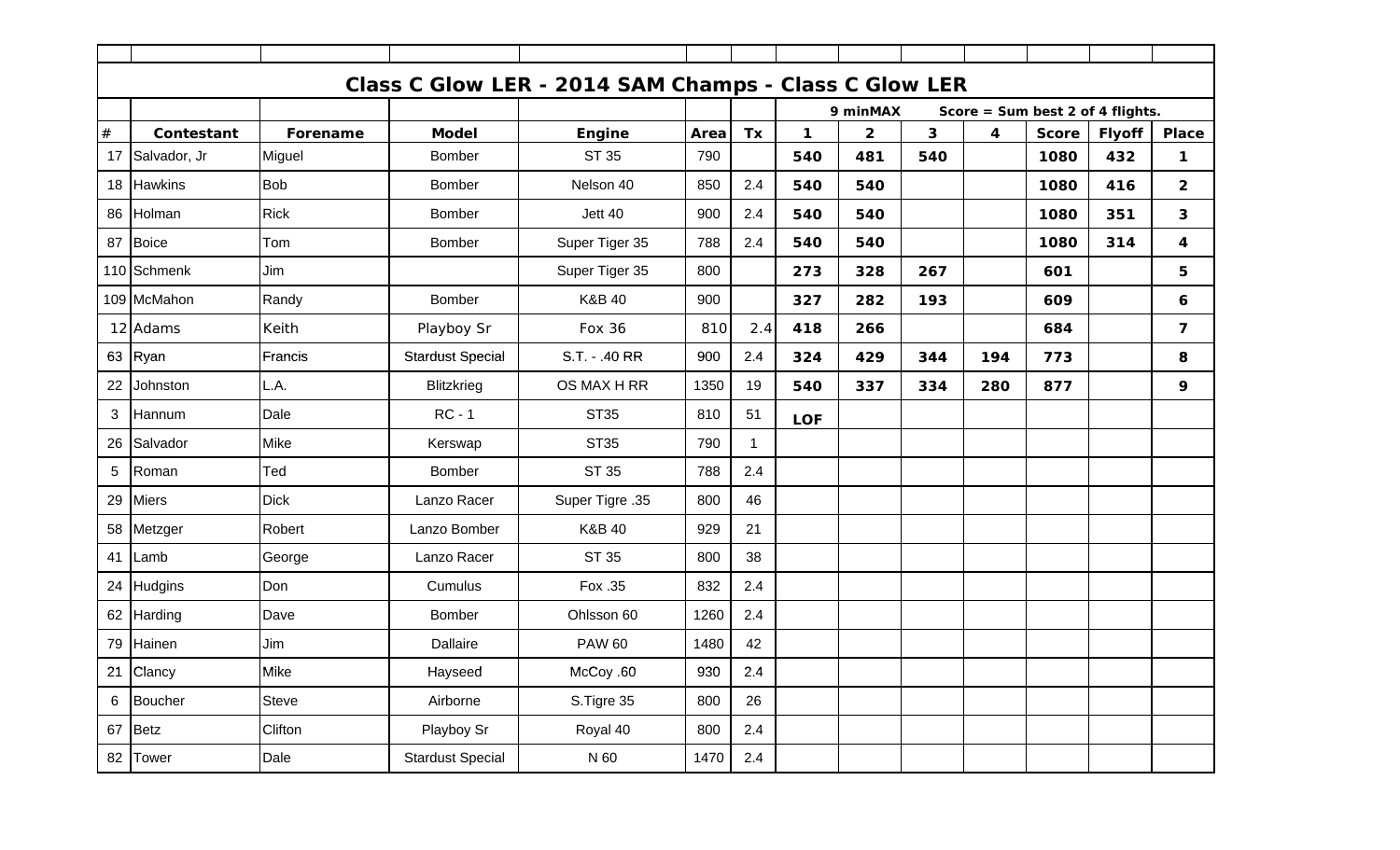|      |                     |             | Ignition Texaco - 2014 SAM Champs - Texaco |                    |      |           |                  |                |                         |                                   |              |
|------|---------------------|-------------|--------------------------------------------|--------------------|------|-----------|------------------|----------------|-------------------------|-----------------------------------|--------------|
|      | 4 cc fuel per pound |             |                                            |                    |      |           | <b>Unlimited</b> |                |                         | Score = Single best of 3 flights. |              |
| $\#$ | <b>Contestant</b>   | Forename    | <b>Model</b>                               | Engine             | Area | <b>Tx</b> | 1                | $\overline{2}$ | $\overline{\mathbf{3}}$ | <b>Score</b>                      | <b>Place</b> |
| 18   | <b>Hawkins</b>      | <b>Bob</b>  | <b>Bomber</b>                              | OS 75 4 cycl       | 1520 | 2.4       | $\bf{0}$         | 2170           | 3169                    | 3169                              | 1            |
| 87   | <b>Boice</b>        | Tom         | <b>Bomber</b>                              | <b>OS75</b>        | 1632 | 2.4       | 2959             |                |                         | 2959                              | $\mathbf{2}$ |
| 3    | Hannum              | Dale        | Anderson Pylon                             | OS.60 FS Ign       | 1256 | 2.4       | 473              | 870            | 1539                    | 1539                              | 3            |
| 45   | <b>Hamler</b>       | Ed          | Lanzo Bomber                               | Ohlsson 60         | 1260 | 2.4       | 1257             | 713            | 776                     | 1257                              | 4            |
| 46   | Montebelli          | Gabriele    | Benny Boxcar                               | Ohlsson 60         | 700  | 2.4       | 937              |                |                         | 937                               | 5            |
| 41   | <b>Lamb</b>         | George      | <b>Dallaire Sports</b>                     | <b>O&amp;R 60</b>  | 1482 | 38        | 910              | 0              | 335                     | 910                               | 6            |
| 6    | Boucher             | Steve       | Lanzo RC Stick                             | Drone              | 1446 | 26        | 769              |                |                         | 769                               | 7            |
| 62   | Harding             | Dave        | <b>Bomber</b>                              | Ohlsson 60         | 1260 | 2.4       | 608              |                |                         | 608                               | 8            |
| 104  | Ryan                | Tom         | Folly                                      | Brown Jr.          | 780  |           | 339              |                |                         | 339                               | 9            |
| 5    | Roman               | Ted         | Bomber                                     | Ohlsson            | 1260 | 2.4       |                  |                |                         |                                   |              |
| 58   | Metzger             | Robert      | <b>Turner Special</b>                      | O&R 60 F/R         | 980  | 30        |                  |                |                         |                                   |              |
| 34   | <b>Hiner</b>        | Jack        | Stahl Gypsy                                | Speed 300          | 196  | 2.4       |                  |                |                         |                                   |              |
| 21   | Clancy              | Mike        | Ethy                                       | O&R .60            | 765  | 24        |                  |                |                         |                                   |              |
| 67   | Betz                | Clifton     | Mercury                                    | Olsen 60           | 790  | 2.4       |                  |                |                         |                                   |              |
| 35   | Bartkowski          | <b>Dick</b> | Spook                                      | <b>O&amp;R 60</b>  | 780  | 2.4       |                  |                |                         |                                   |              |
| 82   | Tower               | Dale        | <b>Bomber</b>                              | OSFS <sub>60</sub> | 1470 | 2.4       |                  |                |                         |                                   |              |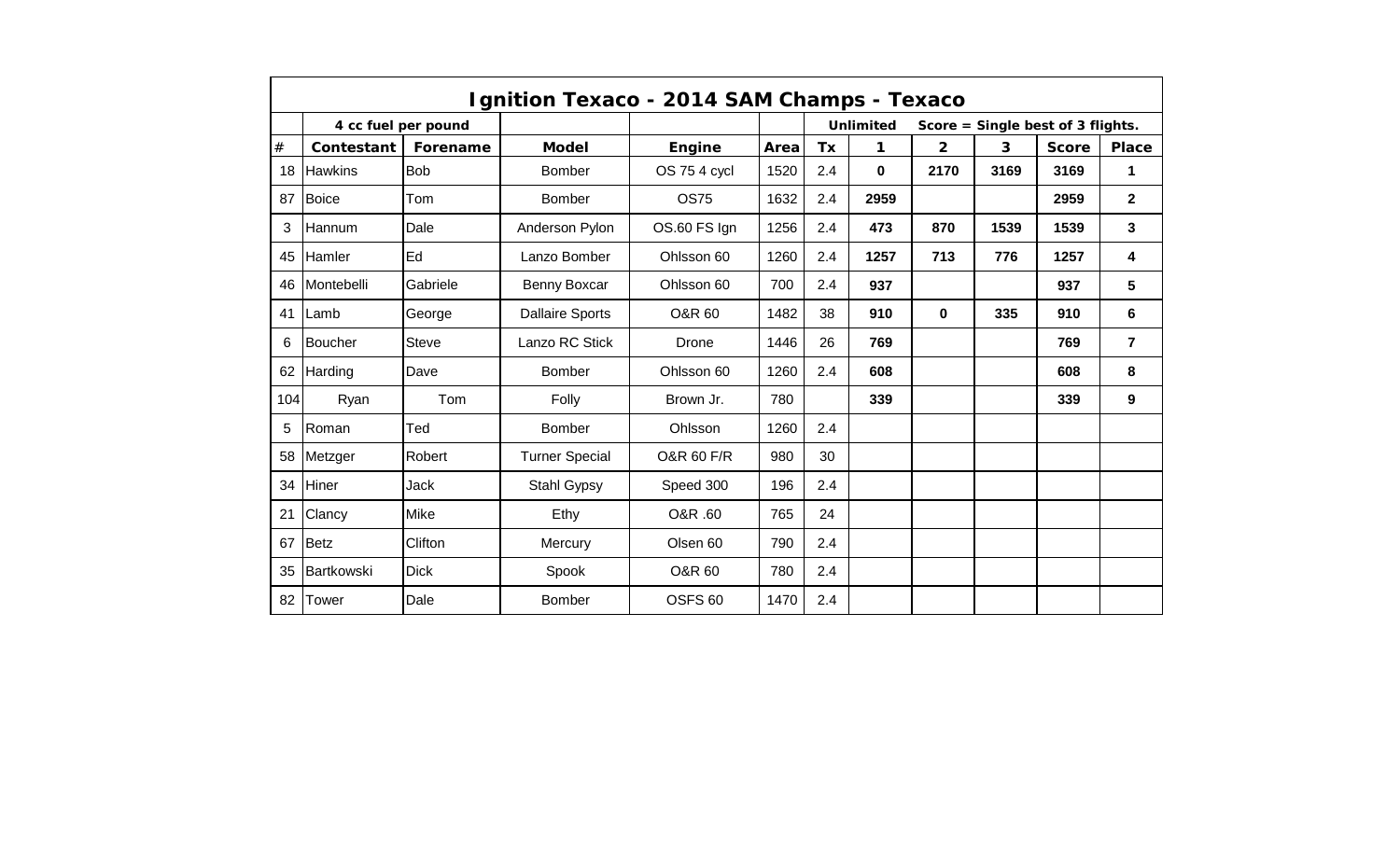|    |                             |                | Glow Texaco - 2014 SAM Champs - Texaco |               |                  |     |      |              |      |                                   |                |
|----|-----------------------------|----------------|----------------------------------------|---------------|------------------|-----|------|--------------|------|-----------------------------------|----------------|
|    | 4 cc fuel per pound         |                |                                        |               | <b>Unlimited</b> |     |      |              |      | Score = Single best of 3 flights. |                |
| #  | <b>Contestant Forenamel</b> |                | <b>Model</b>                           | <b>Engine</b> | <b>Area</b>      | Tx  |      | $\mathbf{2}$ | 3    | <b>Score</b>                      | <b>Place</b>   |
| 18 | <b>Hawkins</b>              | <b>Bob</b>     | <b>Bomber</b>                          | OS 75 4 cycl  | 1520             | 2.4 | 631  | 3027         |      | 3027                              | 1              |
| 87 | <b>Boice</b>                | Tom            | <b>Bomber</b>                          | <b>OS 75</b>  | 1632             | 2.4 | 2543 |              |      | 2543                              | $\overline{2}$ |
| 47 | Gianati                     | <b>Walther</b> | Airborne                               | <b>Paw 40</b> | 1013             | 2.4 | 1783 | 3            | 1669 | 1783                              | 3              |
|    | 108 Woodward Joe            |                | <b>Bomber</b>                          |               |                  |     | 1308 |              |      | 1308                              | 4              |
| 63 | Ryan                        | <b>Francis</b> | <b>Miss Delaware</b>                   | lrvine .400   | 997              | 2.4 | 139  | 235          | 855  | 855                               | $5\phantom{1}$ |
| 29 | <b>Miers</b>                | <b>Dick</b>    |                                        |               |                  |     | 27   |              |      | 27                                | 6              |
| 58 | Metzger                     | Robert         | Lanzo Airborn O.S.40 4/Strk            |               | 799              | 21  |      |              |      |                                   |                |
| 24 | <b>Hudgins</b>              | Don            | <b>Cumulus</b>                         | Fox .35       | 832              | 2.4 |      |              |      |                                   |                |
| 79 | Hainen                      | Jim            | <b>Dallaire</b>                        | <b>PAW 60</b> | 1480             | 42  |      |              |      |                                   |                |
| 86 | Holman                      | <b>Rick</b>    | Airborne                               |               |                  | 2.4 |      |              |      |                                   |                |
| 87 | <b>Boice</b>                | Tom            | <b>Bomber</b>                          | <b>OS 75</b>  | 1632             | 2.4 |      |              |      |                                   |                |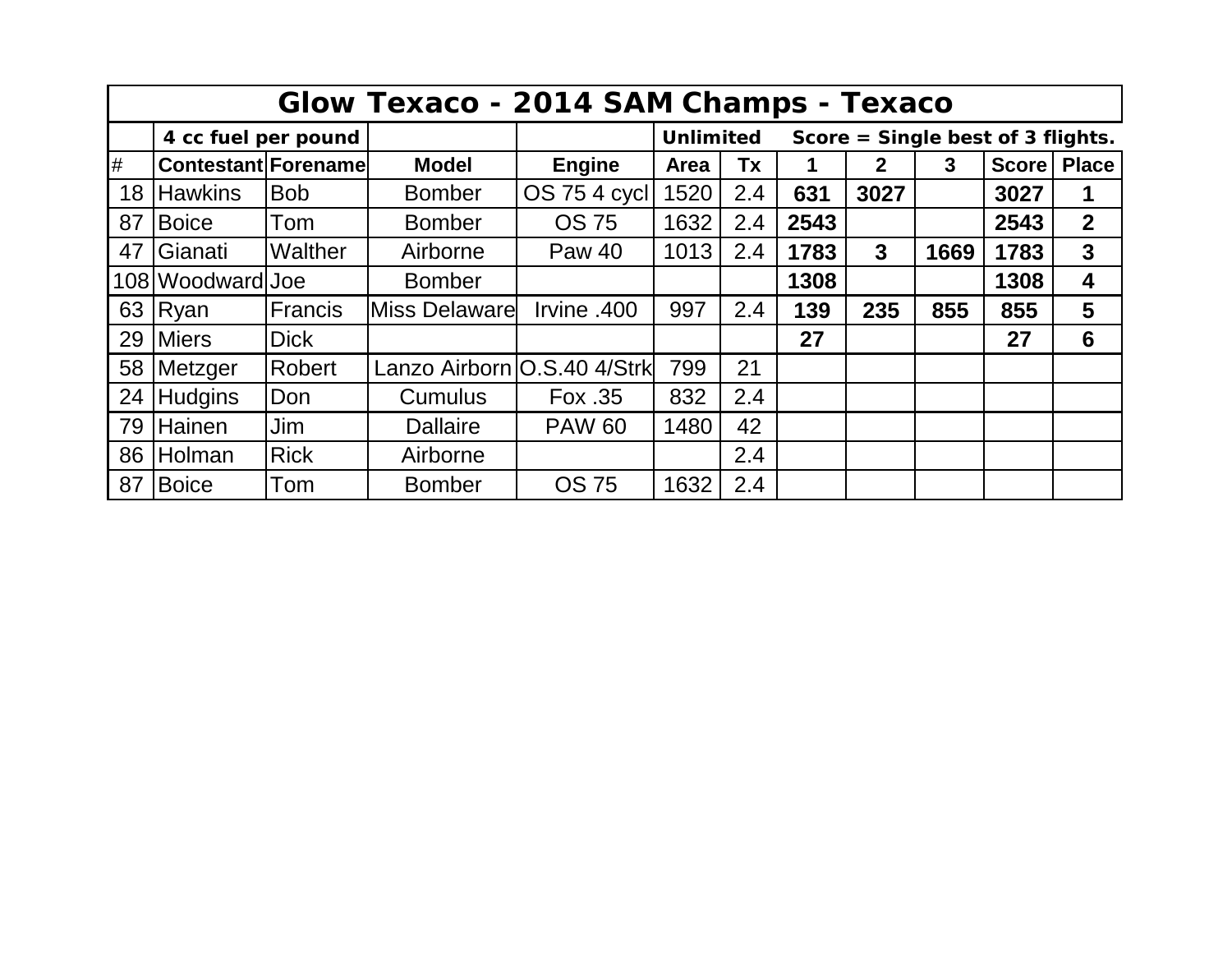|                                  |            | Class A Texaco - 2014 SAM Champs - Class A Texaco |                |       |       |            |                |                                  |              |                |              |
|----------------------------------|------------|---------------------------------------------------|----------------|-------|-------|------------|----------------|----------------------------------|--------------|----------------|--------------|
| 14 cc Glow/ignition, 8 cc Diesel |            |                                                   |                |       |       | 15 minMAX  |                | Score = Sum best 2 of 3 flights. |              |                |              |
| # Contestant Forename            |            | <b>Model</b>                                      | Engine         | Areal | Tx    |            | $\overline{2}$ | 3                                | <b>Score</b> | Flyoff   Place |              |
| 22 Johnston                      | L.A.       | Kerswap                                           | <b>PAW .09</b> | 337   | 19    | <b>MAX</b> | <b>MAX</b>     |                                  | 1800         |                |              |
| 85 Hinson                        | Kirby      | Bowden InternationalCox .051 Hybrid               |                | 316   | 2.4   | 867        | 862            | 811                              | 1729         |                | $\mathbf{2}$ |
| 18 Hawkins                       | <b>Bob</b> | <b>Bomber</b>                                     | Tiafan         | 600   | 2.4   | 787        | <b>MAX</b>     |                                  | 1687         |                | 3            |
| 19 Krystosek                     | Randall    | <b>Red Ripper</b>                                 | Cox .051       | 270   | 2.4   | 829        | 708            | <b>LOF</b>                       | 1537         |                | 4            |
| Ryan                             | Tom        | $RC-1$                                            | Irvine 20      |       |       | 683        | 511            |                                  | 1194         |                | 5            |
| 63 Ryan                          | Francis    | <b>Bomber</b>                                     | <b>PAW .09</b> | 480   | 2.4   | 256        | 496            |                                  | 755          |                | 6            |
| 46 Montebelli                    | Gabriele   | Cucu                                              | Ercolino 2cc   | 364   | 2.4   | 240        | 216            |                                  | 456          |                | 7            |
| 3 Hannum                         | Dale       | $MG - 2$                                          | Cox .051       | 300   | 2.4   | 11         | 7              |                                  | 18           |                | 8            |
| 40 Sullivan                      | John       | <b>Stardust Special</b>                           | <b>MVVS</b>    | 590   | 53.5  |            |                |                                  |              |                |              |
| 1 Poole                          | Glen       | <b>Buzzard Bombshell</b>                          | <b>OS15</b>    | 425   | ch 48 |            |                |                                  |              |                |              |
| 58 Metzger                       | Robert     | Spear Head                                        | Cox .051       | 300   | 2.4   |            |                |                                  |              |                |              |
| 87 Boice                         | Tom        | <b>Bomber</b>                                     | <b>OS 20</b>   | 490   | 2.4   |            |                |                                  |              |                |              |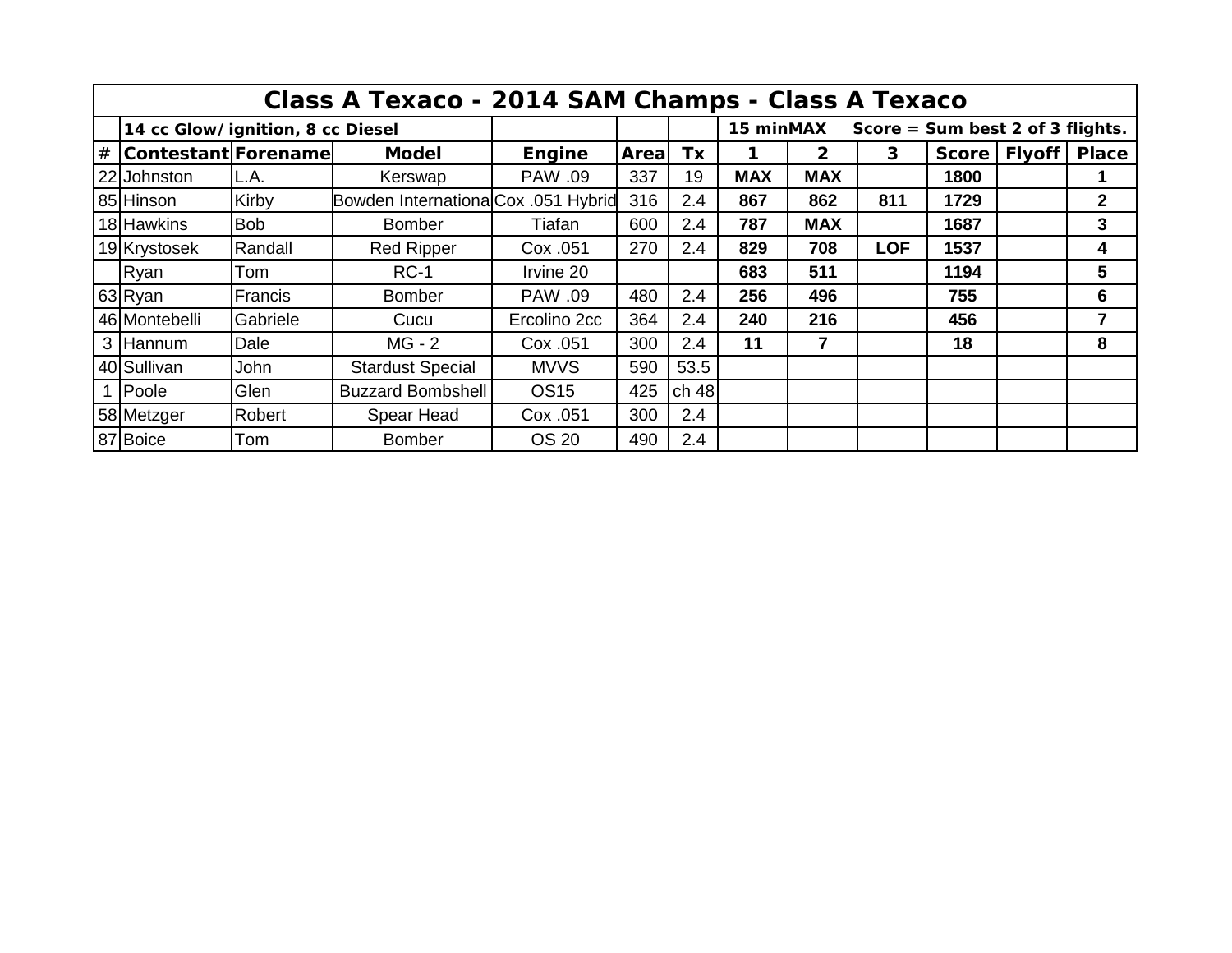|    |                   |            | 1/2 A Texaco - 2014 SAM Champs - 1/2 A Texaco |                 |       |      |            |            |            |                                  |               |                |
|----|-------------------|------------|-----------------------------------------------|-----------------|-------|------|------------|------------|------------|----------------------------------|---------------|----------------|
|    |                   |            |                                               |                 |       |      |            | 15 minMAX  |            | Score = Sum best 2 of 3 flights. |               |                |
| #  | <b>Contestant</b> | Forename   | <b>Model</b>                                  | Engine          | Area  | Tx   | 1          | 2          | 3          | <b>Score</b>                     | <b>Flyoff</b> | <b>Place</b>   |
| 87 | <b>Boice</b>      | Tom        | <b>Bomber</b>                                 | Cox .049        | 288   | 2.4  | <b>MAX</b> | 894        | <b>MAX</b> | 1800                             | 595           | 1              |
| 18 | <b>Hawkins</b>    | <b>Bob</b> | <b>Bomber</b>                                 | Cox .049        | 320   | 2.4  | <b>MAX</b> | <b>MAX</b> |            | 1800                             | 466           | $\mathbf{2}$   |
| 77 | Brown             | Roy        | Lanzo Bomber                                  | Cox .049        | 297   | 2.4  | MAX        | 528        | 629        | 1529                             |               | 3              |
| 3  | Hannum            | Dale       | Airborne                                      | Cox.049         | 280   | 43   | 734        | 243        | 738        | 1472                             |               | 4              |
| 63 | Ryan              | Francis    | Kerswap                                       | Cox .049        | 288   | 2.4  | 765        | 704        |            | 1469                             |               | 5              |
| 24 | <b>Hudgins</b>    | Don        | Lanzo Bomber                                  | Cox .049        | 288   | 2.4  | 589        | 802        | 667        | 1469                             |               | 6              |
| 47 | Gianati           | Walther    | Diavolo                                       | Cox .049        | 310   | 2.4  | 321        | 556        | <b>MAX</b> | 1456                             |               | $\overline{7}$ |
| 83 | Jorn              | Richard    | <b>Dallaire Sports</b>                        | 0.049           | 300   | 2.4  | 361        | <b>MAX</b> | 487        | 1387                             |               | 8              |
|    | Holman            | Mel        | <b>Stardust Special</b>                       | Cox .050        | 268   |      | 552        | 612        | 290        | 1164                             |               | 9              |
| 19 | Krystosek         | Randall    | <b>Dallaire Sports</b>                        | Cox .049        | 310   | 2.4  | 515        | 537        |            | 1042                             |               | 10             |
| 41 | Lamb              | George     | Lanzo Racer                                   | Cox .049        | 288   | 32   | 484        | 508        | 516        | 1024                             |               | 11             |
| 84 | Jorn              | Jackson    | 1/2A Playboy Sr                               | 0.049           | 288   | 2.4  | 514        | 346        | 470        | 984                              |               | 12             |
|    | <b>Berlin</b>     | Johnnie    | Playboy                                       |                 |       |      | 408        | 509        | 131        | 917                              |               | 13             |
| 70 | Harder            | John       | <b>Baby Playboy</b>                           | Cox .049        | 297   | 2.4  | 0          | 676        | 212        | 888                              |               | 14             |
|    | Adams             | Keith      | Playboy Jr.                                   |                 |       |      | 387        | 426        | 330        | 804                              |               | 15             |
| 17 | Salvador, Jr      | Miguel     | Anderson Pylon                                | Cox 049         | 288   | 11   | 25         | 480        | 266        | 746                              |               | 16             |
| 21 | Clancy            | Mike       | Playboy Pylon                                 | Cox .049        | 288   | 2.4  | 372        | 49         | 350        | 722                              |               | 17             |
| 54 | Waterston         | Charles    | Airborne                                      | 1/2A .049       | 292   | 2.4  | 451        | 214        | 220        | 671                              |               | 18             |
| 5  | Roman             | Ted        | Bomber                                        | Cox 049         | 315   | 2.4  | 559        |            |            | 559                              |               | 19             |
| 30 | Nannie            | Jerry      | Lanzo Airborn                                 | Cox .049        | 321.8 | 2.4  | 89         | 94         | 278        | 372                              |               | 20             |
| 58 | Metzger           | Robert     | Lil Diamond                                   | Cox .049        | 266   | 2.4  | 163        | 0          | 5          | 168                              |               | 21             |
| 40 | Sullivan          | John       | <b>Stardust Special</b>                       | Cox             | 298   | 9    |            |            |            |                                  |               |                |
| 26 | Salvador          | Mike       | Bomber                                        | Cox .049        | 300   | 53.7 |            |            |            |                                  |               |                |
| 48 | Sabo              | Jan        | Lanzo Airborn                                 | Cox             | 292   | 2.4  | LOF        |            |            |                                  |               |                |
| 46 | Montebelli        | Gabriele   | <b>Dallaire Sports</b>                        | Cox .049        | 341   | 2.4  |            |            |            |                                  |               |                |
| 22 | Johnston          | L.A.       | Blitzkrieg                                    | Cox .049        | 340   | 2.4  |            |            |            |                                  |               |                |
| 61 | Holman            | Mel        | <b>Stardust Special</b>                       | Cox .049        | 268   | 14   |            |            |            |                                  |               |                |
| 79 | Hainen            | Jim        | Kerswap                                       | Cox             | 288   | 2.4  |            |            |            |                                  |               |                |
| 50 | Elliott           | Jeff       | Aerbo                                         | 0.049           | 265   | 2.4  |            |            |            |                                  |               |                |
| 27 | Davenport         | Jim        | Rambler                                       | Cox             | 285   | 2.4  |            |            |            |                                  |               |                |
| 67 | Betz              | Clifton    | <b>Brigadeer</b>                              | Cox Black Widow |       | 2.4  |            |            |            |                                  |               |                |
| 82 | Tower             | Dale       | <b>Stardust Special</b>                       | Cox .049        | 288   | 2.4  |            |            |            |                                  |               |                |
| 86 | Holman            | Rick       | Bomber                                        | Cox             |       | 2.4  |            |            |            |                                  |               |                |
| 85 | Hinson            | Kirby      | Playboy Sr                                    | Cox .049        | 288   | 2.4  |            |            |            |                                  |               |                |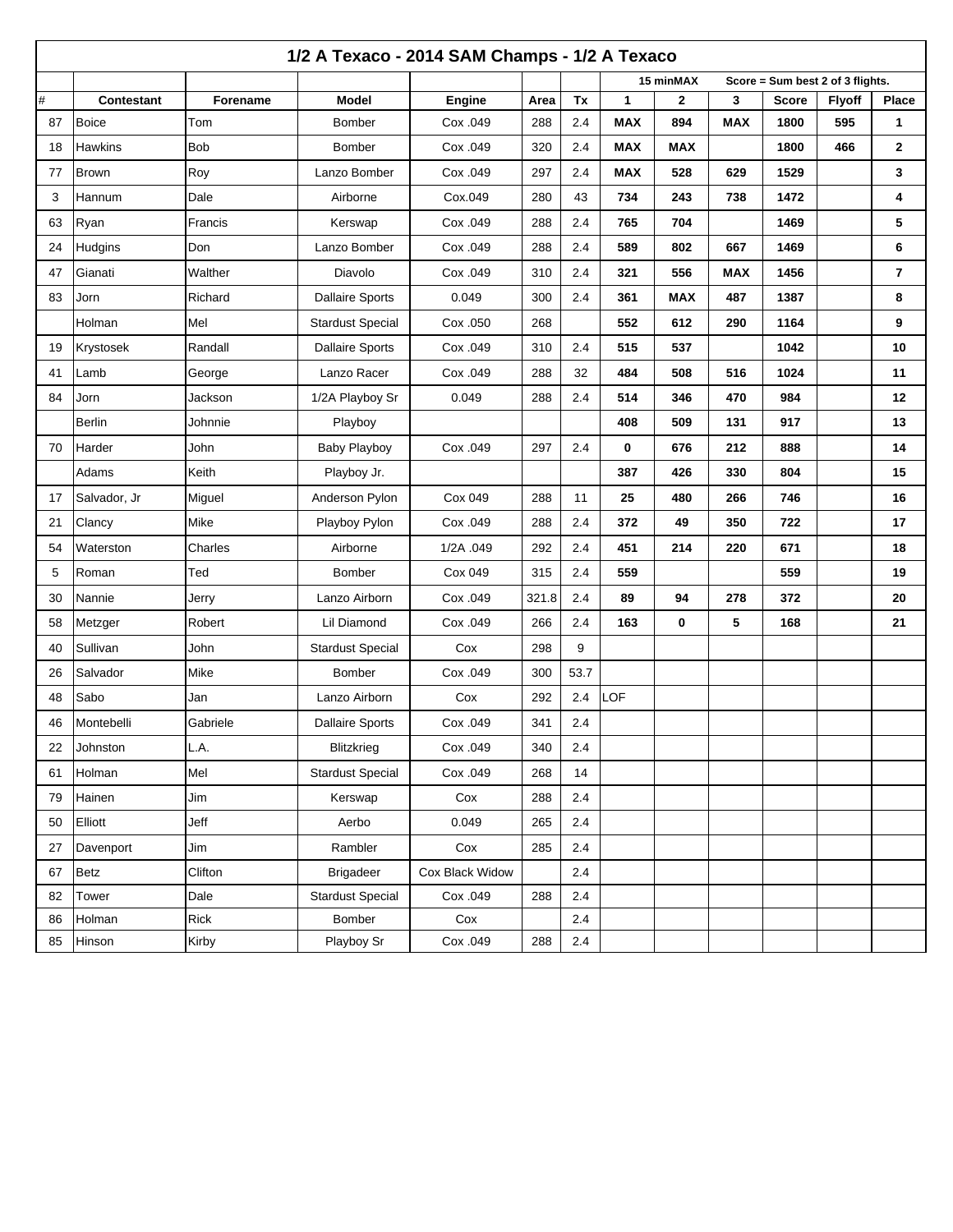|      |                |                                            | Ohlsson 23 - 2014 SAM Champs - Ohlsson 23 |                       |            |     |     |                |              |   |                                  |               |                |
|------|----------------|--------------------------------------------|-------------------------------------------|-----------------------|------------|-----|-----|----------------|--------------|---|----------------------------------|---------------|----------------|
|      |                | Sideports 45 seconds, FRVs 35 seconds LER. |                                           |                       |            |     |     | 7 minMAX       |              |   | Score = Sum best 2 of 4 flights. |               |                |
| $\#$ | Contestant     | Forename                                   | <b>Model</b>                              | Engine                | Area       | Tx  |     | $\overline{2}$ | $\mathbf{3}$ | 4 | <b>Score</b>                     | <b>Flyoff</b> | <b>Place</b>   |
| 18   | <b>Hawkins</b> | <b>Bob</b>                                 | Korda                                     | O&R 23                | 450        | 2.4 | 420 | 420            |              |   | 840                              |               | 1              |
|      | 73 Latowski    | Andy                                       |                                           |                       |            |     | 325 |                |              |   | 325                              |               | $\overline{2}$ |
| 19   | Krystosek      | Randall                                    | Strato Streak 52                          | O&R 23                | 359        | 2.4 | 242 |                |              |   | 242                              |               | 3              |
| 58   | Metzger        | Robert                                     | <b>Gas Bird</b>                           | <b>O&amp;R 23 F/R</b> | 386        | 2.4 | 14  | 0              |              |   | 14                               |               | 4              |
| 40   | Sullivan       | John                                       | Lanzo Bomber 52                           | O&R Side              | 355        | 9   |     |                |              |   |                                  |               |                |
| 41   | lLamb          | George                                     | Playboy Jr                                | O&R 23                | 358        | 30  |     |                |              |   |                                  |               |                |
| 6    | <b>Boucher</b> | <b>Steve</b>                               | Sailplane                                 | Ohlsson 23            | 352        | 26  |     |                |              |   |                                  |               |                |
| 32   | Angus          | <b>Bob</b>                                 | Alert                                     | O&R .23               | $2.8$ sq f | 31  |     |                |              |   |                                  |               |                |
| 33   | Angus          | Walter                                     | Playboy Jr                                | O&R .23               | 2.4 $sqf$  | 3   |     |                |              |   |                                  |               |                |
| 94   | King           | <b>Bob</b>                                 | Westerner B                               | Ohlsson 23            | 384        | 57  |     |                |              |   |                                  |               |                |
| 87   | Boice          | Tom                                        | Playboy Jr                                | Ohlsson 23            | 358        | 2.4 |     |                |              |   |                                  |               |                |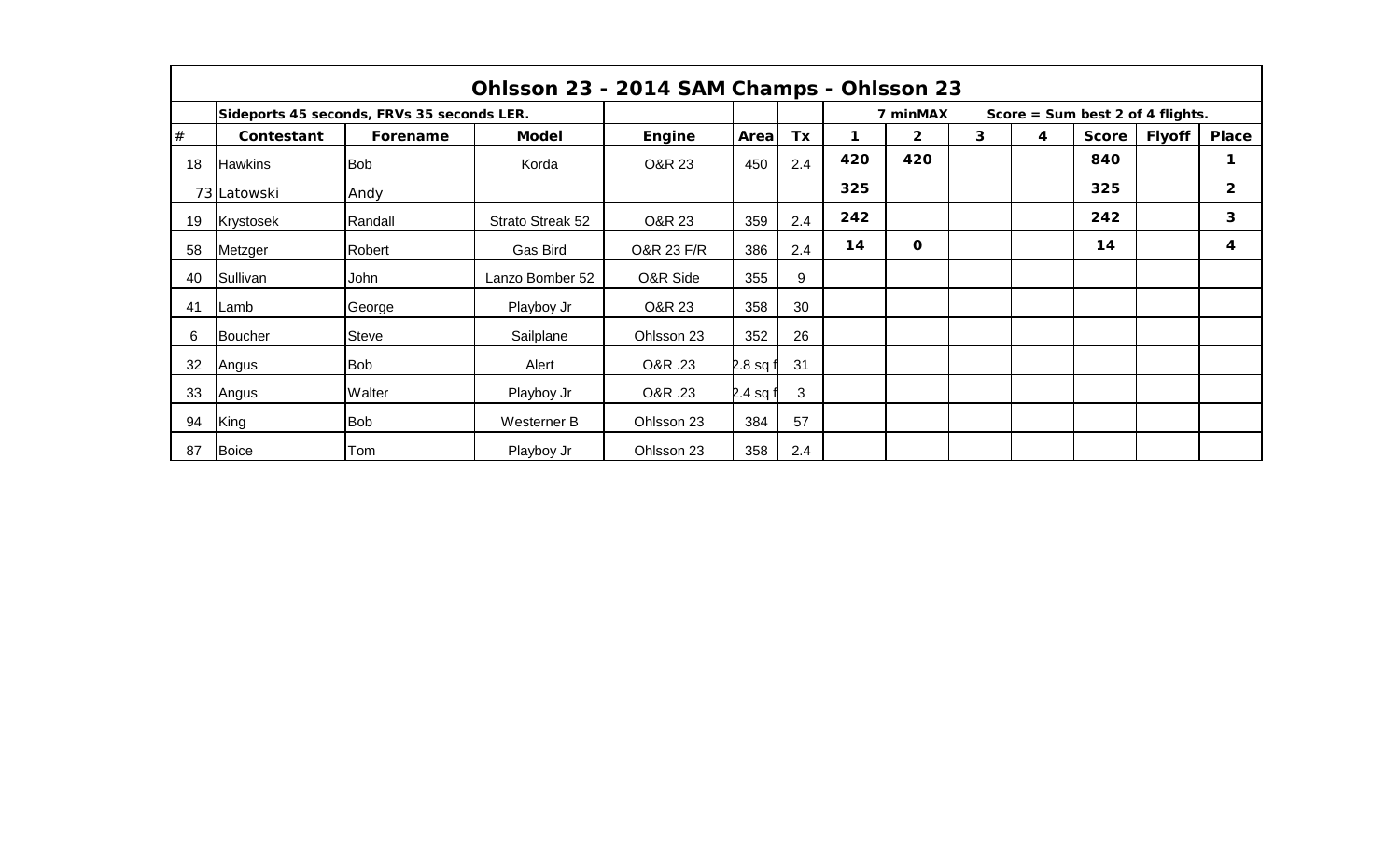|   |                       |              | <b>Ohlsson Sideport - 2014 SAM Champs - Ohlsson Sideport</b> |                       |              |     |            |            |            |                         |                                    |      |                        |
|---|-----------------------|--------------|--------------------------------------------------------------|-----------------------|--------------|-----|------------|------------|------------|-------------------------|------------------------------------|------|------------------------|
|   |                       |              | All Ohlsson sideport engines - 45 seconds LER                |                       |              |     |            | 7 minMAX   |            |                         | Score = $Sum best 2 of 4 flights.$ |      |                        |
| # | Contestant   Forename |              | <b>Model</b>                                                 | Engine                | Area         | Tx  | 1          | 2          | 3          | $\overline{\mathbf{4}}$ |                                    |      | Score   Flyoff   Place |
|   | 18 Hawkins            | <b>Bob</b>   | <b>Bomber</b>                                                | <b>O&amp;R 60</b>     | 1260         | 2.4 | <b>MAX</b> | <b>MAX</b> |            |                         | 840                                | 1861 |                        |
|   | <b>Boyce</b>          | Tom          |                                                              |                       |              |     | <b>MAX</b> | <b>MAX</b> |            |                         | 840                                | 1280 | $\mathbf{2}$           |
|   | 46 Montebelli         | Gabriele     | Benny Boxcar                                                 | Ohlsson 60            | 700          | 2.4 | <b>MAX</b> | <b>MAX</b> |            |                         | 840                                | 954  | 3                      |
|   | 33 Angus              | Walter       | Mercury                                                      | Ohlsson .60           | 5 sq ft      | 8   | <b>MAX</b> | 379        | <b>MAX</b> |                         | 840                                | 717  | 4                      |
|   | 86 Holman             | <b>Rick</b>  | Box Car                                                      | <b>O&amp;R 60</b>     |              | 2.4 | 405        | 298        | 360        | <b>MAX</b>              | 825                                |      | 5                      |
|   | Latowski              | Andy         | <b>Scientific Mercury</b>                                    | <b>O&amp;R 60</b>     | 640          |     | 330        | <b>MAX</b> |            |                         | 750                                |      | 6                      |
|   | 21 Clancy             | Mike         | Ethy                                                         | 08R.60                | 765          | 2.4 | 334        | 389        | 334        |                         | 723                                |      | 7                      |
|   | 6 Boucher             | <b>Steve</b> | Polly                                                        | Ohlsson 60            | 683          | 26  | 148        | 200        | 313        |                         | 513                                |      | 8                      |
|   | 3 Hannum              | Dale         | Clipper                                                      | <b>O&amp;R .60 LP</b> | 678          | 51  | 168        | 221        | 261        | 224                     | 485                                |      | 9                      |
|   | <b>Bartkowski</b>     | Richard      | Spook                                                        | <b>O&amp;R 61</b>     | 960          |     | 211        |            |            |                         | 211                                |      | 10                     |
|   | 14 Wielms             | Gene         | Lanzo Bomber                                                 | O&R 60 S.P.           | 1260         | 2.4 |            |            |            |                         |                                    |      |                        |
|   | 58 Metzger            | Robert       | Folly                                                        | O&R 60 S.P.           | 685          | 2.4 |            |            |            |                         |                                    |      |                        |
|   | 78 Mastaj             | Janice       | Lanzo Bomber                                                 | O&R 60 S.P.           | 1260         | 2.4 |            |            |            |                         |                                    |      |                        |
|   | 41 Lamb               | George       | Playboy                                                      | <b>O&amp;R 23</b>     | 358          | 30  |            |            |            |                         |                                    |      |                        |
|   | 19 Krystosek          | Randall      | Folly                                                        | <b>O&amp;R 60</b>     | 648          | 2.4 |            |            |            |                         |                                    |      |                        |
|   | 62 Harding            | Dave         | <b>Bomber</b>                                                | Ohlsson 60            | 1260         | 2.4 |            |            |            |                         |                                    |      |                        |
|   | 79 Hainen             | Jim          | Kloud King                                                   | <b>O&amp;R 60</b>     | 680          | 42  |            |            |            |                         |                                    |      |                        |
|   | 67 Betz               | Clifton      | <b>Feather Merchant</b>                                      | Olsen 60              | 658          | 2.4 |            |            |            |                         |                                    |      |                        |
|   | 32 Angus              | <b>Bob</b>   | Eaglet                                                       | <b>O&amp;R 60</b>     | $5.15$ sq ft | 2   |            |            |            |                         |                                    |      |                        |
|   | 82 Tower              | Dale         | Torpedo                                                      | <b>Ohl 60</b>         | 675          | 2.4 |            |            |            |                         |                                    |      |                        |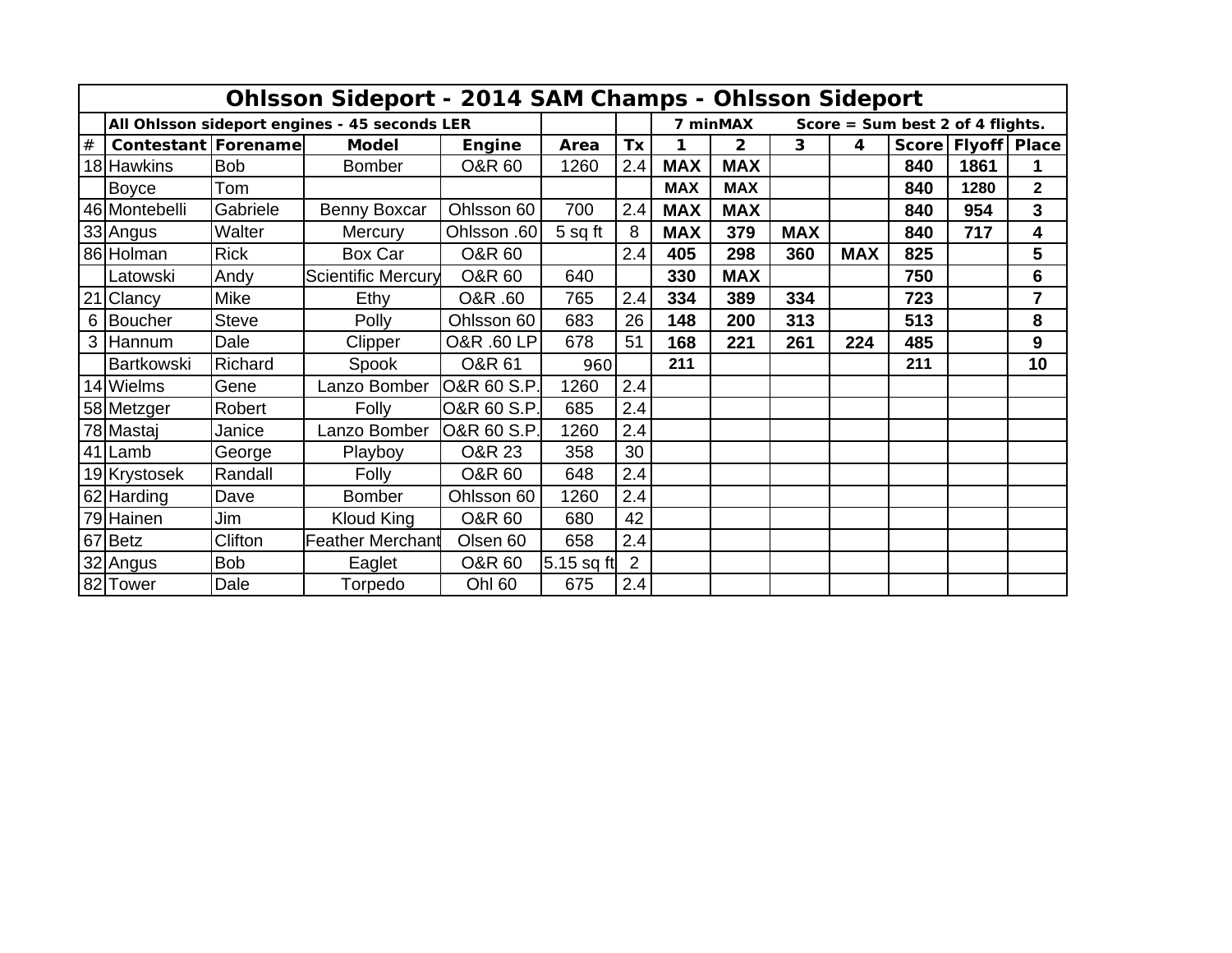|      | Brown Jr. TEXACO - 2014 SAM Champs - Brown Jr. TEXACO |              |                           |                 |                  |     |          |                |            |                                   |                |  |  |  |
|------|-------------------------------------------------------|--------------|---------------------------|-----------------|------------------|-----|----------|----------------|------------|-----------------------------------|----------------|--|--|--|
|      |                                                       |              |                           |                 | <b>Unlimited</b> |     |          |                |            | Score = Single best of 3 flights. |                |  |  |  |
| $\#$ | Contestant Forename                                   |              | <b>Model</b>              | Engine          | Area             | Tx  | 1        | $\overline{2}$ | 3          | Score   Place                     |                |  |  |  |
|      | 32 Angus                                              | <b>Bob</b>   | RC <sub>1</sub>           | Brown Jr.60     | $7.0$ sq ft      | 5   | 497      | 1487           |            | 1487                              | 1              |  |  |  |
|      | 73 Latowski                                           | Andy         |                           |                 |                  |     | 1379     |                |            | 1379                              | $\overline{2}$ |  |  |  |
|      | 19 Krystosek                                          | Randall      | Clipper (MKI)             | Brown Jr        | 678              | 2.4 | 1015     | 887            |            | 1379                              | 3              |  |  |  |
|      | 62 Harding                                            | Dave         | <b>Weathers Westerner</b> | Brown Jr        | 960              | 2.4 | 708      |                |            | 708                               | 4              |  |  |  |
| 6    | Boucher                                               | <b>Steve</b> | Yankee Clipper            | <b>Brown</b>    | 858              | 26  | 456      | 326            | 266        | 456                               | 5              |  |  |  |
|      | Ryan                                                  | Tom          | Folly                     | Brown Jr.       | 780              | 2.4 | 164      | 609            |            | 609                               | 6              |  |  |  |
|      | 41 Lamb                                               | George       | <b>Thunder Bird</b>       | Brown Jr        | 756              | 32  | $\bf{0}$ | 441            | <b>LOF</b> | 441                               | 7              |  |  |  |
|      | 86 Holman                                             | <b>Rick</b>  | Box Car                   | Brown 60        |                  | 2.4 | 20       | 430            |            | 430                               | 8              |  |  |  |
|      | 79 Hainen                                             | Jim          | Kloud King                | <b>Brown</b>    | 680              | 42  | 324      | 163            |            | 324                               | 9              |  |  |  |
|      | 29 Miers                                              | <b>Dick</b>  | <b>Kloud Queen</b>        | Herb Wahl Br Jr | 830              | 2.4 | 176      | <b>LOF</b>     |            | 176                               | 10             |  |  |  |
|      | 14 Wielms                                             | Gene         | $RC -1$                   | Brown Jr        | 1010             | 2.4 | 156      |                |            | 156                               | 11             |  |  |  |
|      | 40 Sullivan                                           | John         | <b>Kloud Queen</b>        | <b>Brown</b>    | 810              | 1   |          |                |            |                                   |                |  |  |  |
|      | 46 Montebelli                                         | Gabriele     | Benny Boxcar              | Brown Jr        | 700              | 2.4 |          |                |            |                                   |                |  |  |  |
|      | 58 Metzger                                            | Robert       | Folly                     | Brown Jr 60     | 685              | 2.4 |          |                |            |                                   |                |  |  |  |
|      | 18 Hawkins                                            | <b>Bob</b>   | <b>Bomber</b>             | Brown Jr        | 800              | 2.4 |          |                |            |                                   |                |  |  |  |
| 3    | Hannum                                                | Dale         | $RC - 1$                  | Brown Jr        | 1010             | 54  |          |                |            |                                   |                |  |  |  |
|      | 67 Betz                                               | Clifton      | <b>Winged Victory</b>     | Brown Jr        | 540              | 2.4 |          |                |            |                                   |                |  |  |  |
|      | 87 Boice                                              | Tom          | Folly                     | Brown Jr        |                  | 2.4 |          |                |            |                                   |                |  |  |  |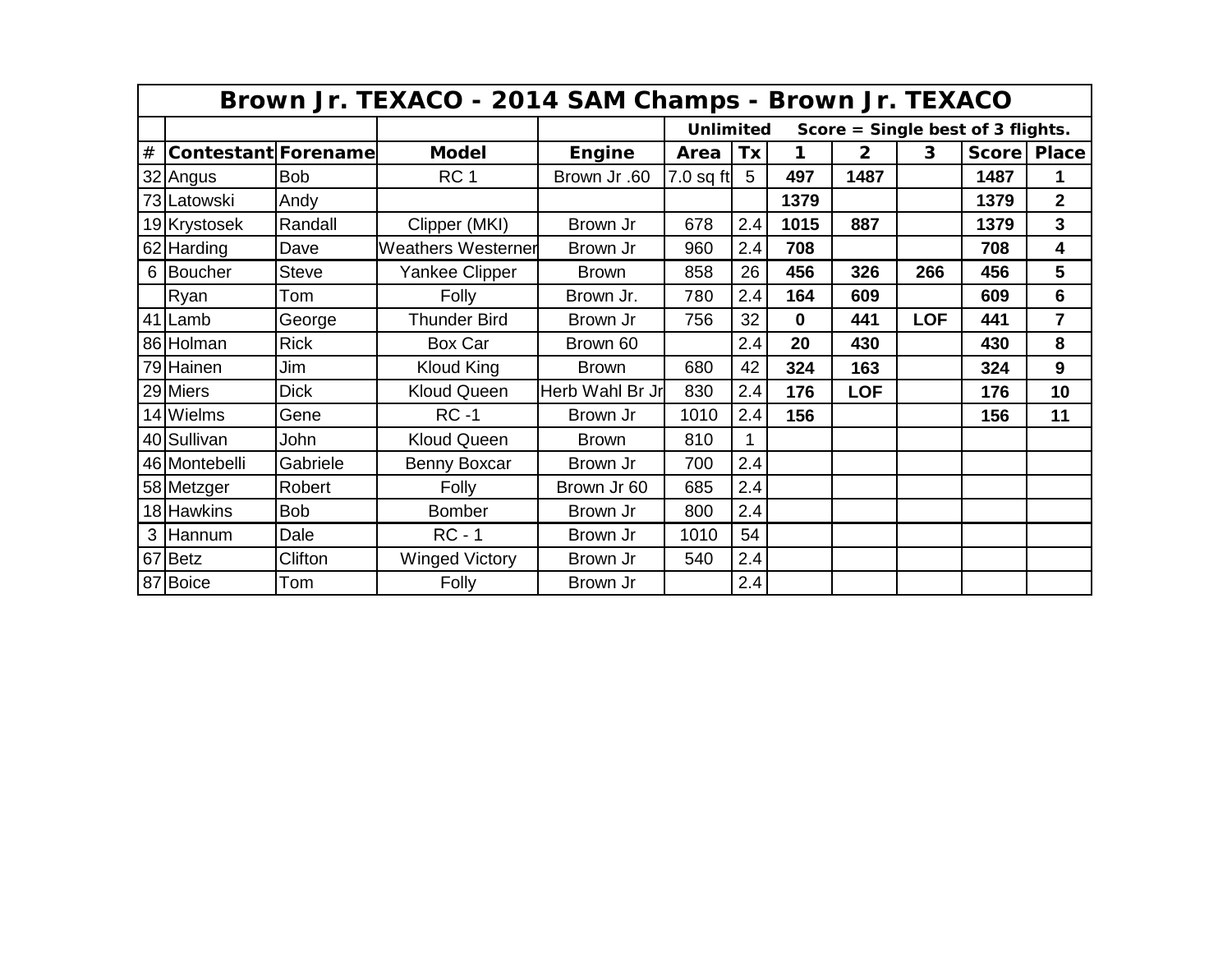|      |                 |                | Brown Jr. LER - 2014 SAM Champs - Brown Jr. LER |                 |                   |             |                  |                                          |              |                                   |                |
|------|-----------------|----------------|-------------------------------------------------|-----------------|-------------------|-------------|------------------|------------------------------------------|--------------|-----------------------------------|----------------|
|      |                 | 90 seconds LER |                                                 |                 |                   |             | <b>Unlimited</b> |                                          |              | Score = Single best of 3 flights. |                |
| $\#$ | Contestant      | Forename       | <b>Model</b>                                    | <b>Engine</b>   | Area              | Tx          | $\mathbf{1}$     | $\overline{2}$                           | $\mathbf{3}$ | <b>Score</b>                      | <b>Place</b>   |
| 18   | <b>Hawkins</b>  | <b>Bob</b>     | <b>Bomber</b>                                   | Brown Jr        | 800               | 2.4         | 91               | 586                                      | 1635         | 1635                              | $\mathbf 1$    |
|      | 109 Ryan        | Tom            | Folly                                           | Brown Jr        | 780               | 2.4         | 983              |                                          |              | 983                               | $\mathbf{2}$   |
| 86   | Holman          | <b>Rick</b>    | Box Car                                         | Brown 60        |                   | 2.4         | 373              | 628                                      | 180          | 628                               | $\mathbf{3}$   |
| 29   | <b>Miers</b>    | <b>Dick</b>    | <b>Kloud Queen</b>                              | Herb Wahl Br Jr | 830               | 2.4         | 418              | 560                                      |              | 560                               | 4              |
| 3    | Hannum          | Dale           | Clipper                                         | Brown Jr 60     | 678               | 52          | 331              | 478                                      | 194          | 478                               | 5              |
| 19   | Krystosek       | Randall        | Clipper (MKI)                                   | Brown Jr        | 678               | 2.4         | 419              | 404                                      |              | 419                               | 6              |
|      | 32 Angus        | <b>Bob</b>     | <b>Kloud King</b>                               | Brown Jr .60    | $4.6$ sq f        | 18          | 378              | 232<br>$\mathbf 0$<br>300<br>$\mathbf 0$ |              | 378                               | $\overline{7}$ |
|      | 46   Montebelli | Gabriele       | Benny Boxcar                                    | Brown Jr        | 700               | 2.4         | 319              |                                          |              | 319                               | 8              |
|      | 62 Harding      | Dave           | <b>Weathers Westerner</b>                       | Brown Jr        | 221<br>2.4<br>960 |             |                  | 317                                      |              | 317                               | 9              |
| 41   | Lamb            | George         | <b>Thunder Bird</b>                             | Brown Jr        | 756               | 32          | 291              | $\mathbf{0}$                             | 261          | 291                               | 10             |
| 79   | Hainen          | Jim            | <b>Kloud King</b>                               | <b>Brown</b>    | 680               | 42          | 68               | 88                                       | 246          | 246                               | 11             |
| 14   | Wielms          | Gene           | $RC - 1$                                        | Brown Jr        | 1010              | 2.4         |                  |                                          |              |                                   |                |
| 40   | Sullivan        | John           | <b>Kloud Queen</b>                              | <b>Brown</b>    | 810               | $\mathbf 1$ |                  |                                          |              |                                   |                |
| 20   | Shacklett       | George         | <b>Dallaire Sports</b>                          | Brown D         | 1482              | 2.4         |                  |                                          |              |                                   |                |
| 58   | Metzger         | Robert         | Folly                                           | Brown Jr 60     | 685               | 2.4         |                  |                                          |              |                                   |                |
| 27   | Davenport       | Jim            | Air Chief                                       | <b>Brown</b>    | 549               | 2.4         |                  |                                          |              |                                   |                |
| 6    | Boucher         | <b>Steve</b>   | Polly                                           | <b>Brown</b>    | 683               | 26          |                  |                                          |              |                                   |                |
| 67   | Betz            | <b>Clifton</b> | <b>Winged Victory</b>                           | Brown 40        | 540<br>2.4        |             |                  |                                          |              |                                   |                |
|      | 87 Boice        | Tom            | Folly                                           | Brown Jr        |                   | 2.4         |                  |                                          |              |                                   |                |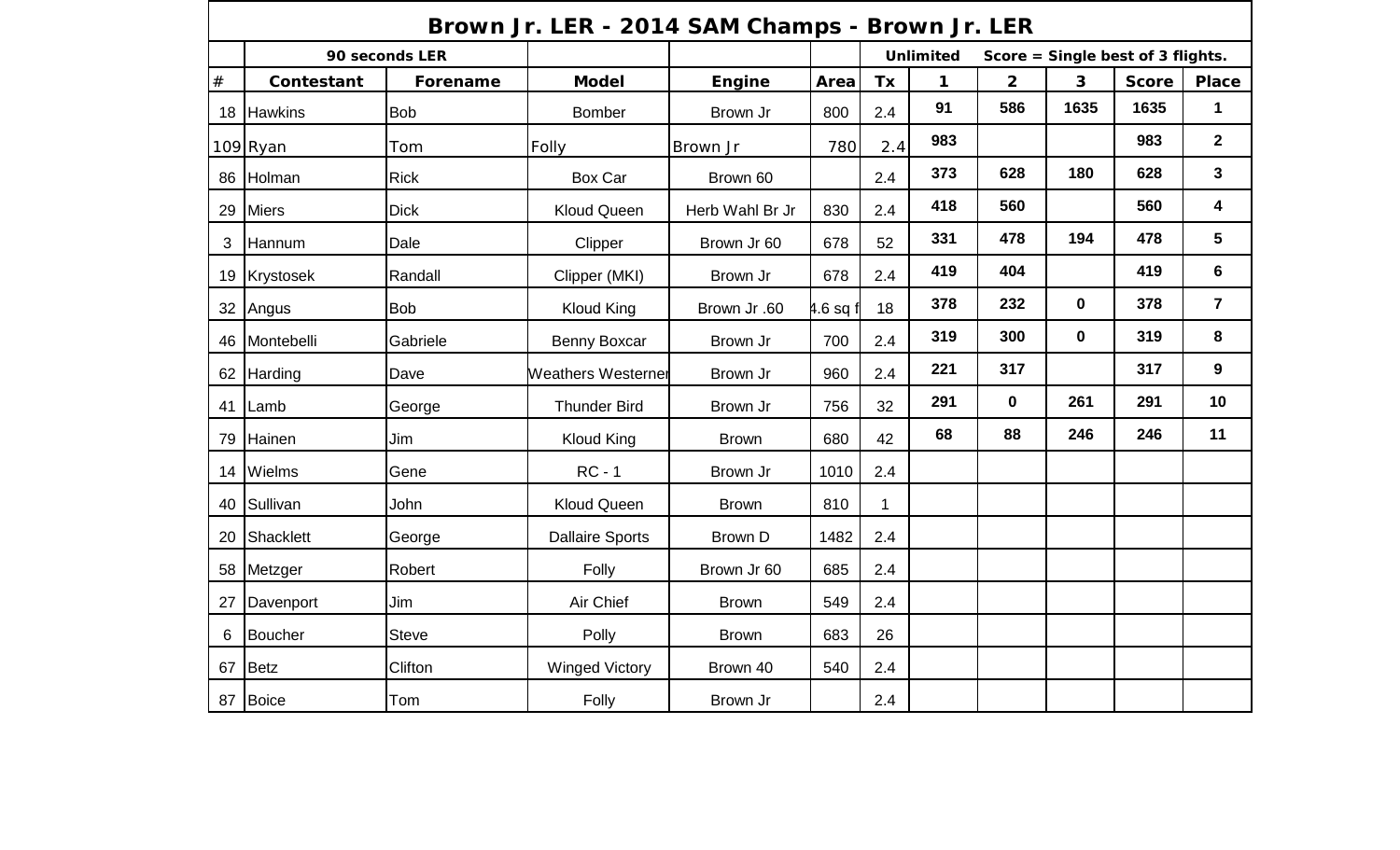|      |                   |                                  | Electric Texaco - 2014 SAM Champs - Electric Texaco |                          |                  |           |             |                |                                   |                |
|------|-------------------|----------------------------------|-----------------------------------------------------|--------------------------|------------------|-----------|-------------|----------------|-----------------------------------|----------------|
|      |                   | <b>Limited Battery see Table</b> |                                                     |                          | <b>Unlimited</b> |           |             |                | Score = Single best of 2 flights. |                |
| $\#$ | <b>Contestant</b> | <b>Forename</b>                  | <b>Model</b>                                        | <b>Engine</b>            | <b>Area</b>      | <b>Tx</b> | $\mathbf 1$ | $\overline{2}$ | <b>Score</b>                      | <b>Place</b>   |
| 34   | <b>Hiner</b>      | Jack                             | Airborne                                            | <b>Neu</b>               | 2333             | 2.4       | 2555        | 4702           | 4702                              | 1              |
|      | Poole             | Glen                             | playboy pylon                                       | <b>NEU 1107/6D</b>       | 1300             | 2.4       | 3929        |                | 3929                              | $\overline{2}$ |
| 62   | Harding           | Dave                             | <b>Stardust Special</b>                             | <b>Neu</b>               | 1400             | 2.4       | 3624        |                | 3624                              | $\mathbf{3}$   |
| 8    | Meglemry          | Kent                             | Airborne                                            | <b>Neu</b>               | 2800             | 2.4       | 1305        | 2151           | 2151                              | 4              |
| 21   | Clancy            | Mike                             | Playboy Cabin                                       | AX1 2808                 | 657              | 2.4       | 1574        | 2024           | 2024                              | 5              |
| 9    | <b>Burkart</b>    | Jay                              | Airborne                                            | <b>NEU 1107/6D</b>       | 2306             | 2.4       | 1319        | 1787           | 1787                              | 6              |
| 35   | Bartkowski        | <b>Dick</b>                      | <b>Record Hound</b>                                 | Feigao Brushless         | 665              | 2.4       | 1003        | 1762           | 1762                              | $\overline{7}$ |
| 52   | <b>Gullett</b>    | Henry                            | Lanzo Airborn                                       | <b>Neu 1107</b>          | 2300             | 2.4       | 1761        | 1284           | 1761                              | 8              |
| 4    | Galler            | <b>Bob</b>                       | $MG-2$                                              | <b>Geared Hacker 30x</b> | 1450             | 2.4       | 1407        | 1166           | 1407                              | 9              |
|      | 101 Panto         | Tim                              |                                                     |                          |                  |           | 1250        | 1401           | 1401                              | 10             |
|      | 107 Semmer        | Phil                             |                                                     |                          |                  |           | 1241        |                | 1241                              | 11             |
|      | 106 Meyer         | Donald                           |                                                     |                          |                  |           | 1173        | 1016           | 1173                              | 12             |
| 93   | Widdison          | Colin                            | <b>Bomber</b>                                       |                          | 630              | 2.4       | 1006        |                | 1006                              | 13             |
| 37   | Rose              | <b>Bob</b>                       | Airborne                                            | E Flight450              | 430              | 2.4       | 744         |                | 744                               | 14             |
| 40   | Sullivan          | John                             | Airborne                                            |                          | 550              | 2.4       |             |                |                                   |                |
| 24   | <b>Hudgins</b>    | Don                              | Lanzo Airborn                                       | <b>Neu 1509</b>          | 1326             | 2.4       |             |                |                                   |                |
| 6    | <b>Boucher</b>    | <b>Steve</b>                     | Sailplane                                           | Hacker                   | 906              | 2.4       |             |                |                                   |                |
| 82   | Tower             | Dale                             | <b>Stardust Special</b>                             | Tango                    | 1740             | 2.4       |             |                |                                   |                |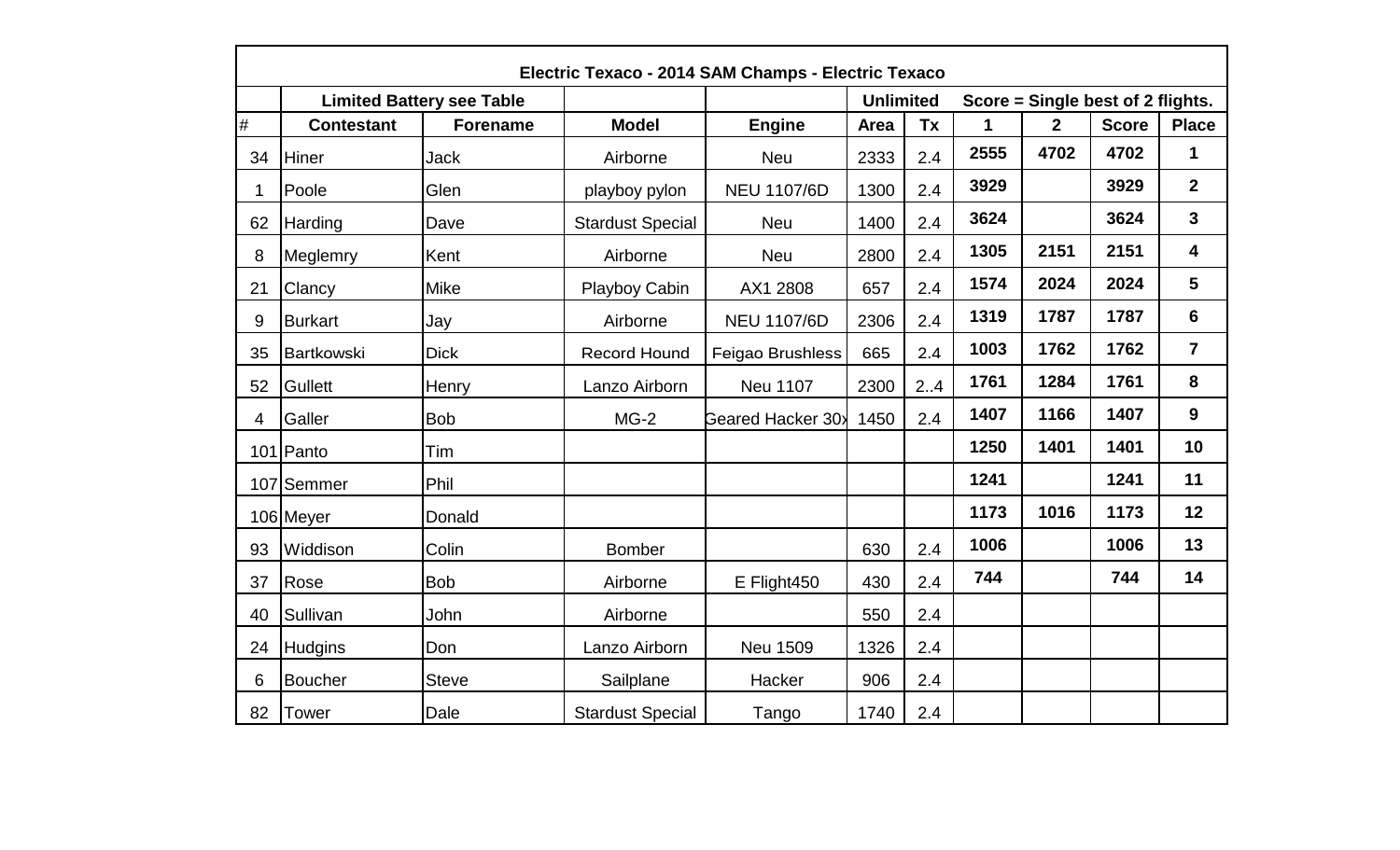|      |                     |              |                         | Electric LMR - 2014 SAM Champs - Electric LMR |             |     |           |     |     |   |                                  |     |                  |
|------|---------------------|--------------|-------------------------|-----------------------------------------------|-------------|-----|-----------|-----|-----|---|----------------------------------|-----|------------------|
|      | 90 Seconds          |              |                         |                                               |             |     | 10 minMAX |     |     |   | Score = Sum best 2 of 4 flights. |     |                  |
| $\#$ | Contestant Forename |              | <b>Model</b>            | Engine                                        | <b>Area</b> | Tx  | 1         | 2   | 3   | 4 |                                  |     | ScoreFlyoffPlace |
| 9    | <b>Burkart</b>      | Jay          | Airborne                | <b>Neu 1509</b>                               | 1600        | 2.4 | 600       | 22  | 600 |   | 1200                             | 762 | 1                |
|      | Poole               | Glen         | playboy pylon           | <b>NEU 1506g</b>                              | 1100        | 2.4 | 600       | 600 |     |   | 1200                             | 706 | $\overline{2}$   |
| 52   | <b>Gullett</b>      | Henry        | Lanzo Airborn           | <b>Neu 1509</b>                               | 1600        | 2.4 | 285       | 600 | 600 |   | 1200                             | 683 | 3                |
| 34   | Hiner               | Jack         | Airborne                | <b>Neu</b>                                    | 1629        | 2.4 | 600       | 600 |     |   | 1200                             | 650 | 4                |
| 107  | Semmer              | Phil         |                         |                                               |             |     | 600       |     | 600 |   | 1200                             | 552 | $5\phantom{1}$   |
| 24   | <b>Hudgins</b>      | Don          | Lanzo Airborn           | <b>Neu 1509</b>                               | 1326        | 2.4 | 600       | 600 |     |   | 1200                             | 426 | 6                |
| 62   | Harding             | Dave         | <b>Stardust Special</b> | <b>Neu</b>                                    | 1400        | 2.4 | 600       | 600 |     |   | 1200                             | 448 | $\overline{7}$   |
| 21   | Clancy              | Mike         | Playboy Cabin           | AX1 2808                                      | 657         | 2.4 | 600       | 592 | 600 |   | 1200                             | 471 | 8                |
| 35   | Bartkowski          | <b>Dick</b>  |                         | Record Hound Hyperion Brushless               | 665         | 2.4 | 600       | 600 |     |   | 1200                             | 460 | 9                |
|      | 106 Meyer           | Donald       |                         |                                               |             |     | 600       | 600 |     |   | 1200                             | 478 | 10               |
|      | 101 Panto           | Tim          |                         |                                               |             |     | 600       | 582 | 600 |   | 1200                             | 478 | 10               |
| 4    | Galler              | <b>Bob</b>   | Viking                  | Geared Astro 035                              | 500         | 2.4 | 395       | 244 | 266 |   | 661                              |     | 12               |
| 40   | Sullivan            | John         | Lanzo Bomber            | Hacker                                        | 1207        | 4   |           |     |     |   |                                  |     |                  |
| 63   | Ryan                | Francis      | <b>Albatross</b>        | $AX - 1$                                      | 962         | 2.4 |           |     |     |   |                                  |     |                  |
| 8    | Meglemry            | Kent         | Airborne                | <b>Neu</b>                                    | 1326        | 2.4 |           |     |     |   |                                  |     |                  |
| 68   | Kime                | Chuck        | Kerswap                 | Turnigy                                       | 630         | 2.4 |           |     |     |   |                                  |     |                  |
| 6    | <b>Boucher</b>      | <b>Steve</b> | <b>Nimbus</b>           | Hacker                                        | 1775        | 2.4 |           |     |     |   |                                  |     |                  |
| 93   | Widdison            | Colin        | <b>Bomber</b>           |                                               | 630         | 2.4 |           |     |     |   |                                  |     |                  |
| 82   | Tower               | Dale         | <b>Stardust Special</b> | Tango                                         | 1470        | 2.4 |           |     |     |   |                                  |     |                  |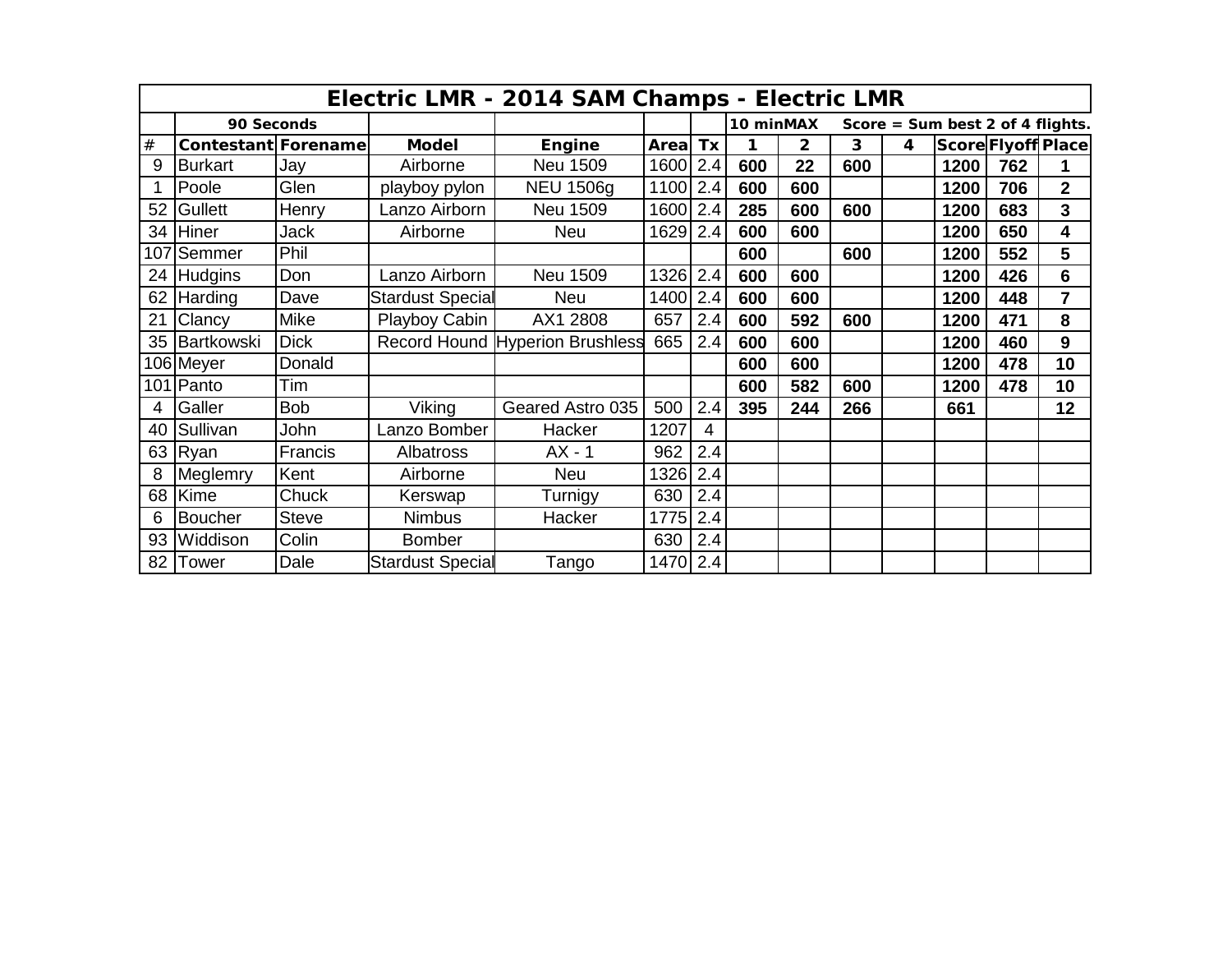|     | Spirit of SAM - 2014 SAM Champs - Spirit of SAM |                 |                        |                      |        |           |             |              |      |                                             |              |  |  |  |  |
|-----|-------------------------------------------------|-----------------|------------------------|----------------------|--------|-----------|-------------|--------------|------|---------------------------------------------|--------------|--|--|--|--|
|     |                                                 |                 |                        |                      |        |           |             |              |      | Unlimited, Score = Second Best of 3 Flights |              |  |  |  |  |
| #   | <b>Contestant</b>                               | <b>Forename</b> | <b>Model</b>           | <b>Engine</b>        | Area l | <b>Tx</b> |             | $\mathbf{2}$ | 3    | <b>Score</b>                                | <b>Place</b> |  |  |  |  |
| 9   | Burkart                                         | Jay             | Wren                   | <b>Mighty Midget</b> | 148    | 2.4       | 2619        | 2792         |      | 2619                                        |              |  |  |  |  |
| 35  | Bartkowski                                      | <b>Dick</b>     | Skyrocket              | Feigao Brushless     | 114    | 2.4       | 2370        | 1621         |      | 1621                                        | $\mathbf 2$  |  |  |  |  |
| 52  | <b>Gullett</b>                                  | Henry           | Heeb Wren              | <b>Mighty Midget</b> | 148    | 2.4       | 1325        | 1292         |      | 1292                                        | 3            |  |  |  |  |
| 34  | <b>Hiner</b>                                    | Jack            | <b>Miss Production</b> | <b>Silver Bullet</b> | 125    | 2.4       | 1246        | 1207         | 1162 | 1207                                        | 4            |  |  |  |  |
| 101 | <b>Panto</b>                                    | Tim             |                        |                      |        |           | $\mathbf 0$ | 1200         | 1154 | 1154                                        | 5            |  |  |  |  |
|     | Poole                                           | Glen            | Gollywock              | <b>Silver Bullet</b> | 135    | 2.4       | 890         | 880          | 989  | 890                                         |              |  |  |  |  |
| 8   | Meglemry                                        | Kent            | Cloudster              |                      | 110    | 28        | 545         | 601          |      | 545                                         |              |  |  |  |  |
| 68  | Kime                                            | Chuck           | Gollywock              | <b>GWS</b>           |        | 2.4       | 3           | 41           |      | 3                                           |              |  |  |  |  |
| 93  | Widdison                                        | Colin           | Korda Tractor          | <b>GWS IPS</b>       | 150    | 2.4       |             |              |      |                                             |              |  |  |  |  |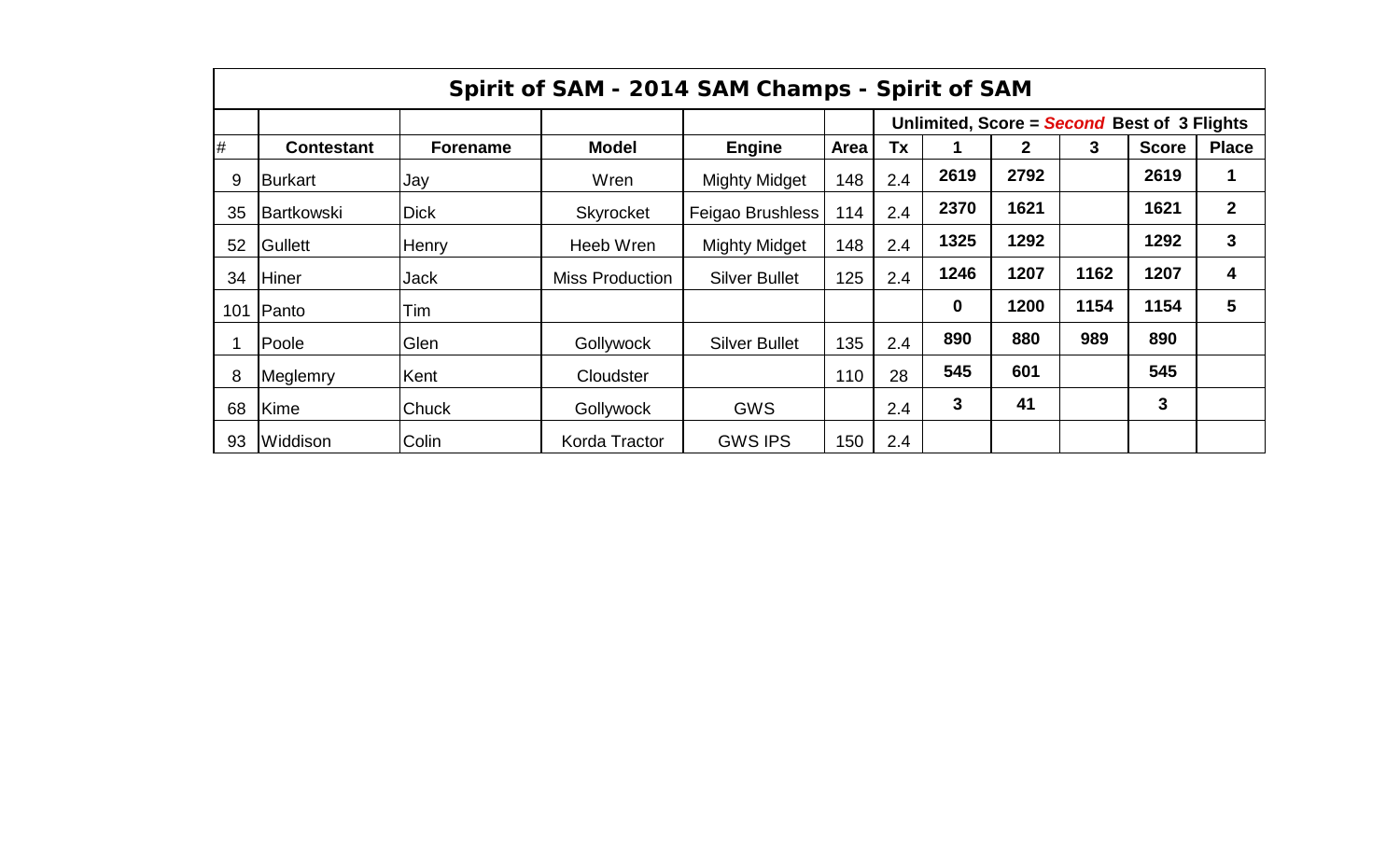|    |                   |                     | Electric Wakefield - 2014 SAM Champs - Electric Wakefield |              |            |           |            |              |     |                                        |               |              |
|----|-------------------|---------------------|-----------------------------------------------------------|--------------|------------|-----------|------------|--------------|-----|----------------------------------------|---------------|--------------|
|    |                   | 60 seconds Run Time |                                                           |              |            |           |            |              |     | 7 min Max, Score = Best 2 of 3 Flights |               |              |
| #  | <b>Contestant</b> | <b>Forename</b>     | <b>Model</b>                                              | <b>Motor</b> | Area       | <b>Tx</b> |            | $\mathbf{2}$ | 3   | <b>Score</b>                           | <b>Flyoff</b> | <b>Place</b> |
| 9  | Burkart           | <b>Jay</b>          | Lanzo Classic 1939                                        |              | 201        | 2.4       | 420        | 420          |     | 840                                    | 345           |              |
| 8  | Meglemry          | Kent                | Gypsy                                                     | Gropner 300  | 410        | 2.4       | 420        | 281          | 420 | 840                                    | 272           | $\mathbf{2}$ |
| 35 | IBartkowski       | <b>Dick</b>         | 1930 Fairlie Wakefield                                    | Speed 300    | 199        | 2.4       | 420        | 420          |     | 840                                    | 251           | 3            |
|    | Poole             | Glen                | Gypsy                                                     | SP-300 G     | 200        | 2.4       | 420        | 420          |     | 840                                    | 229           | 4            |
|    | 34 Hiner          | <b>Jack</b>         | <b>Stahl Gypsy</b>                                        |              | 196        |           | 420        | 420          |     | 840                                    |               | 5            |
| 52 | Gullett           | Henry               | <b>Stahl Gypsy</b>                                        | Graupner 300 | 152        | 2.4       | 409        | 350          |     | 759                                    |               | 6            |
|    | 101 Panto         | Tim                 | <b>Sthl Gypsy</b>                                         |              | <b>200</b> |           | <b>LOF</b> | 331          |     | 331                                    |               |              |
| 41 | Lamb              | George              | <b>Stahl Gypsy</b>                                        | Speed 300    | 197        | 32        |            |              |     |                                        |               |              |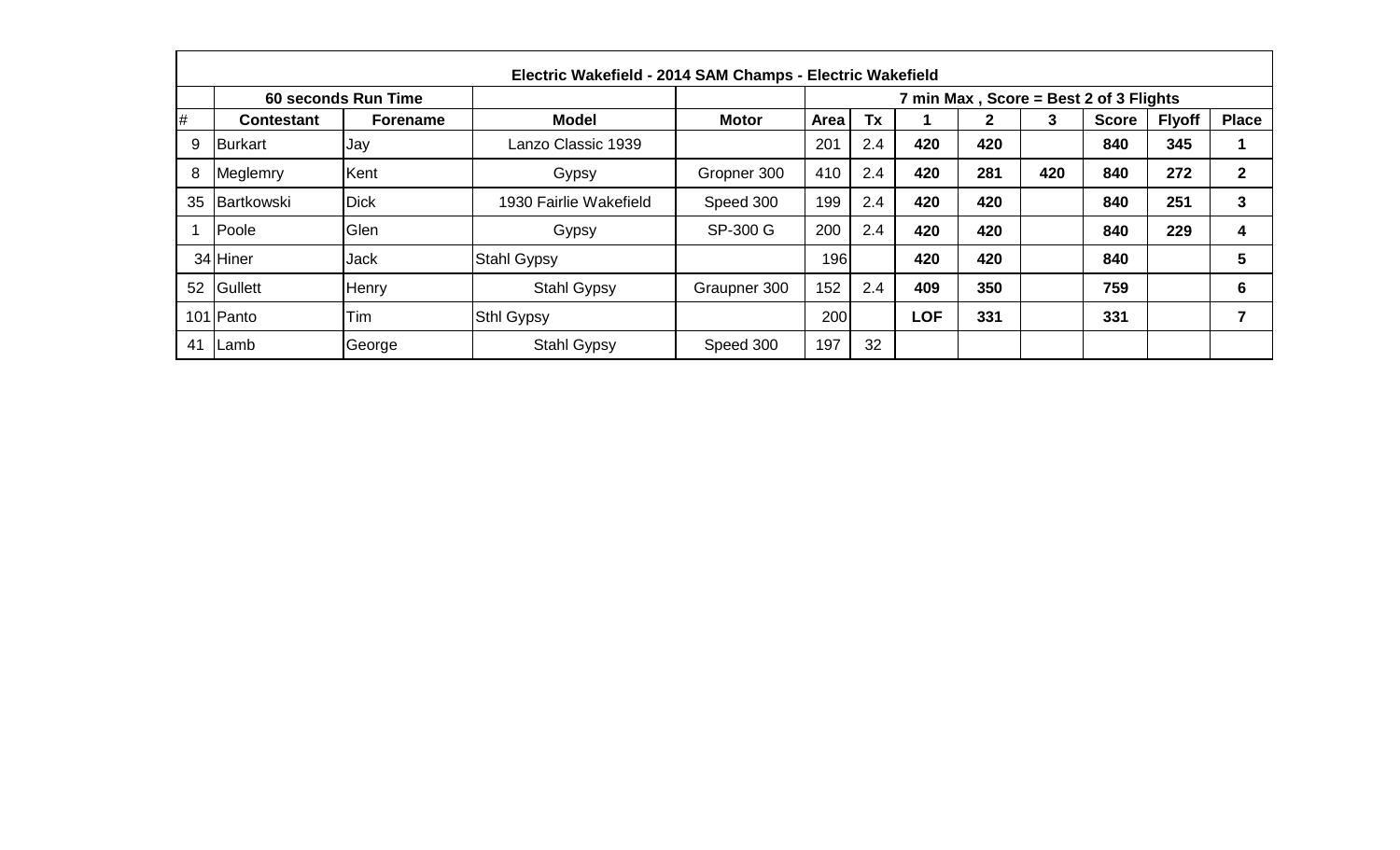|    |                |              |                         | Speed 400 LMR - 2014 SAM Champs - Speed 400 LMR |      |     |       |                |     |     |                                         |               |                |
|----|----------------|--------------|-------------------------|-------------------------------------------------|------|-----|-------|----------------|-----|-----|-----------------------------------------|---------------|----------------|
|    |                |              |                         |                                                 |      |     |       |                |     |     | 15 min Max, Score = Best 2 of 4 Flights |               |                |
| #  | Contestant     | Forename     | <b>Model</b>            | <b>Engine</b>                                   | Area | Tx  | 1     | $\overline{2}$ | 3   | 4   | <b>Score</b>                            | <b>Flyoff</b> | <b>Place</b>   |
| 1  | Poole          | Glen         | <b>Stardust Special</b> | SP-400                                          | 300  | 2.4 | 817   | 900            | 900 |     | 1800                                    |               | 1              |
| 91 | Latowski       | Andy         | <b>Bomber</b>           |                                                 | 320  |     | 605   | 900            | 538 | 839 | 1739                                    |               | $\overline{2}$ |
| 9  | <b>Burkart</b> | Jay          | Airborne                | Speed 400                                       | 340  | 2.4 | 710   | 676            | 746 | 803 | 1549                                    |               | 3              |
| 22 | Johnston       | L.A.         | <b>Blitzkrieg</b>       | <b>Grauper Speed 400</b>                        | 340  | 2.4 | 694   | 526            | 666 | 809 | 1503                                    |               | 4              |
| 62 | Harding        | Dave         |                         | Stardust Special Sroupner Speed 40              | 300  | 2.4 | 736   | 702            | 728 | lof | 1464                                    |               | 5              |
| 52 | Gullett        | Henry        | Lanzo Airborn           | Graupner 400                                    | 340  | 2.4 | 564   | 638            | 718 |     | 1356                                    |               | 6              |
| 24 | Hudgins        | Don          | Lanzo Airborn           |                                                 | 340  | 2.4 | 383   | 382            | 850 | 478 | 1328                                    |               | $\overline{7}$ |
| 96 | Panto          | Tim          | Lil Viking              | Graupner 400                                    | 315  | 2.4 | 499   | 633            | 544 | 442 | 1177                                    |               | 8              |
| 48 | Sabo           | Jan          | Lanzo Airborn           | S 400                                           | 292  | 2.4 | 325   | 795            | 293 |     | 1120                                    |               | 9              |
| 35 | Bartkowski     | <b>Dick</b>  | Lanzo Stick             | Speed 400                                       | 350  | 2.4 | 584   | 480            | 311 | 387 | 1064                                    |               | 10             |
| 54 | Waterston      | Charles      | Airborne                | <b>MAX 400</b>                                  | 340  | 2.4 | 502   | 377            | 531 | 465 | 1033                                    |               | 11             |
| 11 | Meglemry       | Kent         | Airborn                 | Gropner 400                                     | 390  | 2.4 | 435   | 505            | 501 |     | 1006                                    |               | 12             |
| 4  | Galler         | <b>Bob</b>   | Airborn                 | Speed 400                                       | 340  |     | 551   | 432            | 381 | 480 | 1031                                    |               | 12             |
| 8  | Meglemry       | Kent         | Airborne                | Speed 400                                       | 390  | 2.4 | 435   | 505            | 501 |     | 1006                                    |               | 13             |
| 21 | Clancy         | Mike         | Kerswap                 | Grupner 400                                     | 288  | 2.4 | 413   | 425            | 454 | 426 | 880                                     |               | 14             |
| 77 | <b>Brown</b>   | Roy          | Lanzo RC - 1            | Speed 400 6v                                    | 280  | 2.4 | 474   | 369            | 300 | 321 | 843                                     |               | 15             |
| 93 | Widdison       | Colin        | Airborne                | SP 400                                          | 322  | 2.4 | 390   | 371            |     |     | 761                                     |               | 16             |
| 30 | Nannie         | Jerry        | Dallaire                | Speed 400 Grourne                               | 341  | 2.4 | 531   |                |     |     | 531                                     |               | 17             |
| 68 | Kime           | Chuck        | Kerswap                 | Graupner 400                                    | 288  | 2.4 | 360   | crash          |     |     | 360                                     |               | 18             |
| 29 | <b>Miers</b>   | <b>Dick</b>  | <b>Baby Playboy</b>     | Speed 400                                       | 300  | 46  | 357   |                |     |     | 357                                     |               | 19             |
| 37 | Rose           | <b>Bob</b>   | Airborne                | <b>Sroupner Speed 40</b>                        | 360  | 2.4 | 226   | crash          |     |     | 226                                     |               | 20             |
| 85 | Hinson         | Kirby        | RC <sub>1</sub>         | Speed 400                                       | 320  | 2.4 | 183   |                |     |     | 183                                     |               | 21             |
| 79 | Metzger        | Robert       | Dallaire                | SP 400                                          | 300  | 2.4 | crash |                |     |     |                                         |               |                |
| 40 | Sullivan       | John         | <b>Stardust Special</b> | Speed 400                                       | 330  | 2.4 |       |                |     |     |                                         |               |                |
| -1 | Poole          | Glen         | Airborne                | SP - 400                                        | 325  | 2.4 |       |                |     |     |                                         |               |                |
| 58 | Metzger        | Robert       | Dallaire                | Speed 400                                       | 300  | 2.4 |       |                |     |     |                                         |               |                |
| 19 | Krystosek      | Randall      | Bomber                  | Speed 400                                       | 360  | 2.4 |       |                |     |     |                                         |               |                |
| 34 | Hiner          | Jack         | Airborne                | Speed 400                                       | 345  | 2.4 |       |                |     |     |                                         |               |                |
| 6  | <b>Boucher</b> | <b>Steve</b> | Puss Moth               | S400                                            | 300  | 2.4 |       |                |     |     |                                         |               |                |
| 82 | Tower          | Dale         | <b>Stardust Special</b> | Speed 400                                       | 400  | 2.4 |       |                |     |     |                                         |               |                |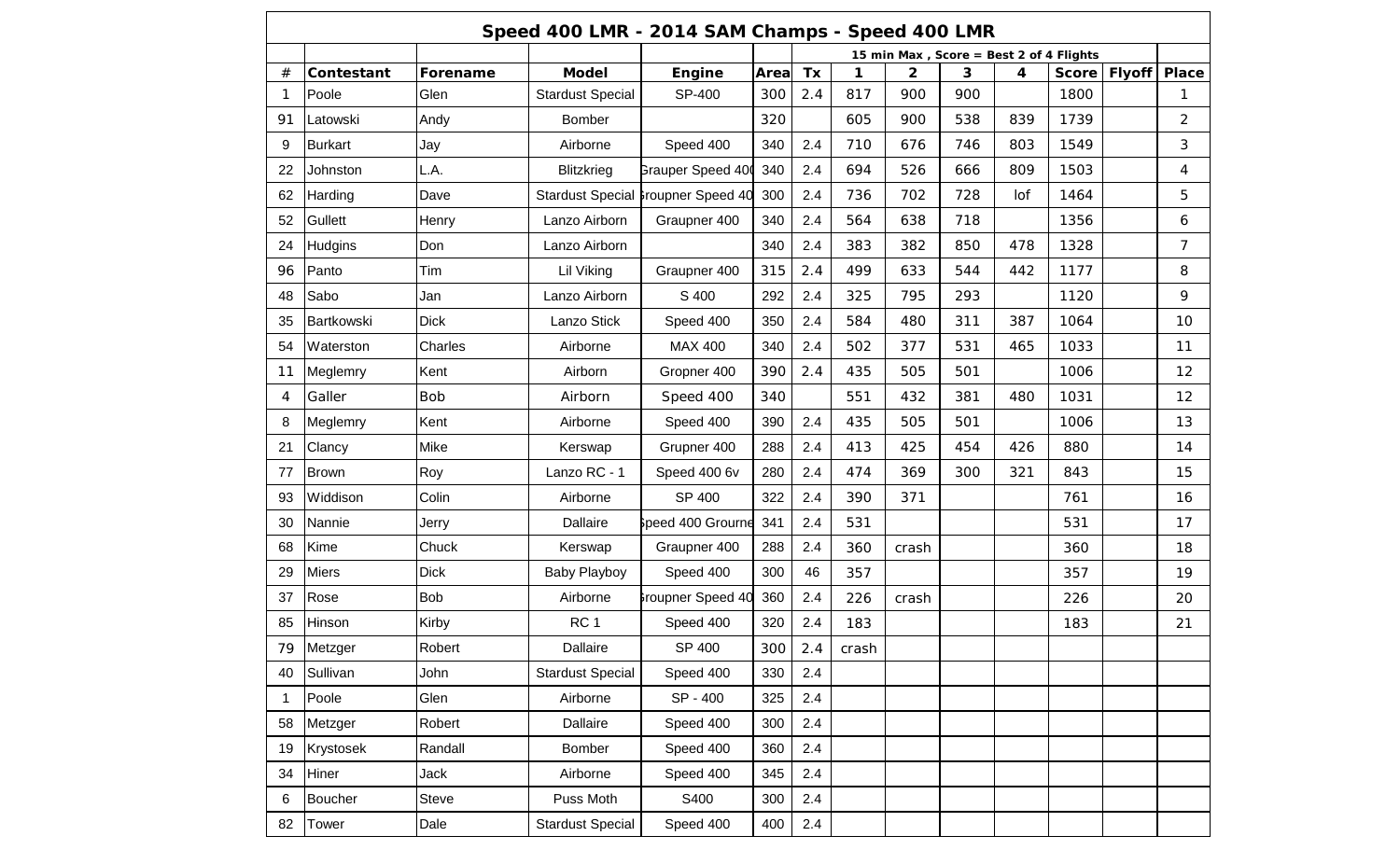|    | Speed 400 Scale Duration - 2014 SAM Champs |              |                      |                          |      |     |     |                                         |     |   |              |                |  |  |  |
|----|--------------------------------------------|--------------|----------------------|--------------------------|------|-----|-----|-----------------------------------------|-----|---|--------------|----------------|--|--|--|
|    |                                            |              |                      |                          |      |     |     | 15 min Max, Score = Best 2 of 4 Flights |     |   |              |                |  |  |  |
| #  | Contestant                                 | Forename     | <b>Model</b>         | Engine                   | Area | Tx  |     | $\mathbf{2}$                            | 3   | 4 | <b>Score</b> | <b>Place</b>   |  |  |  |
|    | Poole                                      | Glen         | <b>CurtissRobin</b>  | SP-400                   | 300  | 2.4 | 485 | 527                                     |     |   | 863          |                |  |  |  |
| 62 | Harding                                    | Dave         | Antoinette           | <b>Sroupner Speed 40</b> | 300  | 2.4 | 386 | 481                                     | 291 |   | 867          | $\overline{2}$ |  |  |  |
| 35 | <b>IBartkowski</b>                         | <b>Dick</b>  | Auster AOP.6         | Speed 400                | 330  | 2.4 | LOF | 346                                     | 495 |   | 841          | 3              |  |  |  |
| 14 | Wielms                                     | Gene         | Curtiss Robin        | Speed 400                | 329  | 2.4 |     |                                         |     |   |              |                |  |  |  |
| 78 | Mastaj                                     | Janice       | <b>Curtiss Robin</b> | Speed 400                | 329  | 2.4 |     |                                         |     |   |              |                |  |  |  |
| 19 | Krystosek                                  | Randall      | Antoinette (1909)    | Speed 400                | 400  | 2.4 |     |                                         |     |   |              |                |  |  |  |
| 6  | <b>Boucher</b>                             | <b>Steve</b> | Taube                | S 400                    | 300  | 2.4 |     |                                         |     |   |              |                |  |  |  |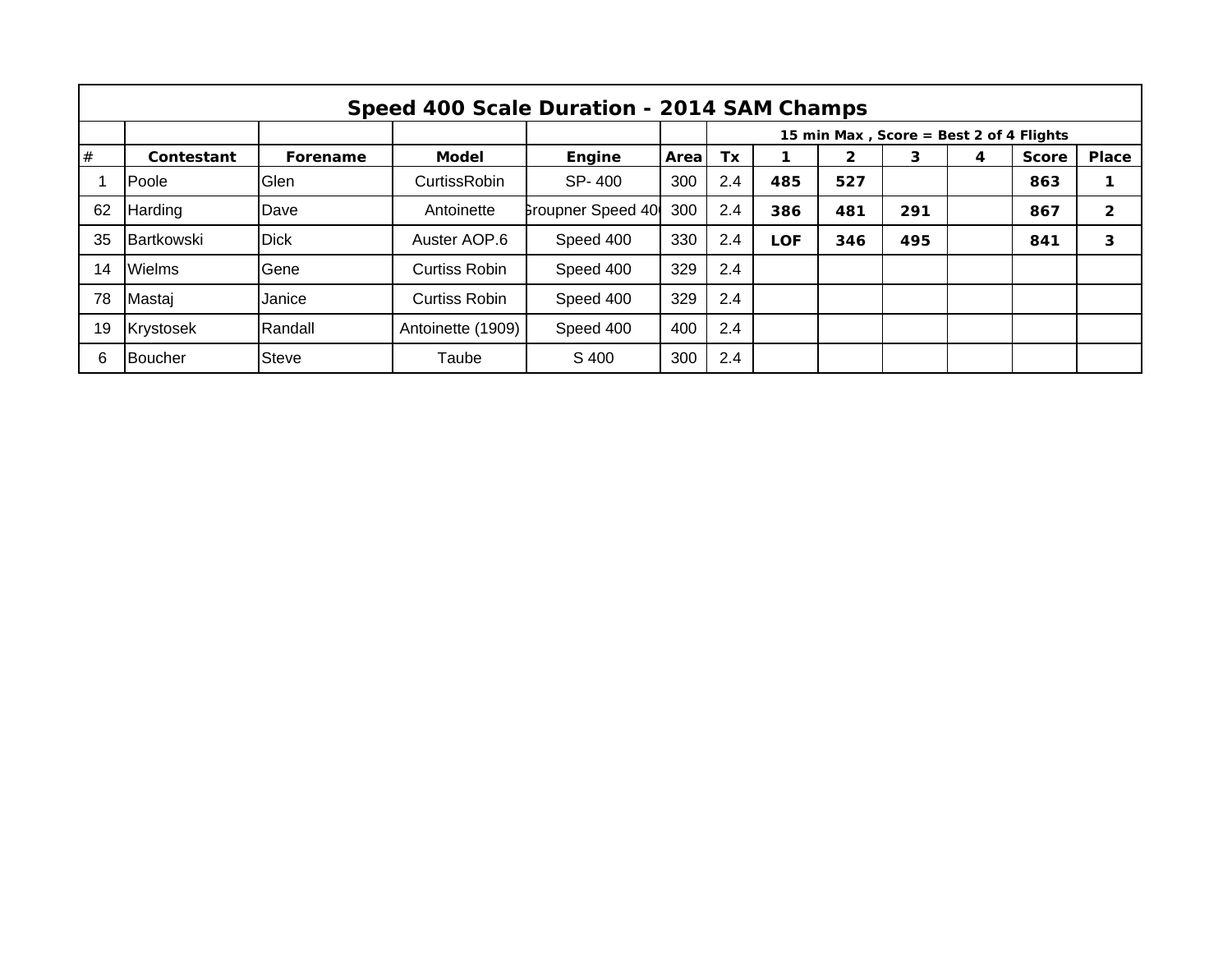|      | <b>Pure ANTIQUE - 2014 SAM Champs</b> |                                               |                       |                   |        |     |                                  |             |              |                         |              |               |                |  |
|------|---------------------------------------|-----------------------------------------------|-----------------------|-------------------|--------|-----|----------------------------------|-------------|--------------|-------------------------|--------------|---------------|----------------|--|
|      |                                       | 5/6/7/8 secs per pound LER, Schn, CS, CI, Ign |                       | 10 minMAX         |        |     | Score = Sum best 2 of 4 flights. |             |              |                         |              |               |                |  |
| $\#$ | <b>Contestant</b>                     | <b>Forename</b>                               | <b>Model</b>          | <b>Engine</b>     | Area   | Tx  | $\mathbf{1}$                     | $2^{\circ}$ | $\mathbf{3}$ | $\overline{\mathbf{4}}$ | <b>Score</b> | <b>Flyoff</b> | <b>Place</b>   |  |
| 87   | Boice                                 | Tom                                           | <b>Bomber</b>         | McCoy 60          | 1260   | 2.4 | <b>MAX</b>                       | <b>MAX</b>  | 124          |                         | 1200         | 1981          | $\mathbf{1}$   |  |
| 18   | <b>Hawkins</b>                        | <b>Bob</b>                                    | <b>Bomber</b>         | McCoy 60          | 1260   | 2.4 | <b>MAX</b>                       | <b>MAX</b>  |              |                         | 1200         | 1792          | $\mathbf{2}$   |  |
| 45   | Hamler                                | Ed                                            | Lanzo Bomber          | McCoy 60          | 1260   | 2.4 | 328                              | <b>MAX</b>  | <b>MAX</b>   |                         | 1200         | 941           | $\mathbf{3}$   |  |
| 3    | Hannum                                | Dale                                          | $RC-1$                | McCoy 60          | 1010   | 54  | 319                              | <b>MAX</b>  | <b>MAX</b>   |                         | 1200         |               | 4              |  |
|      | Shacklett                             | George                                        | Flamingo              |                   |        |     | <b>MAX</b>                       |             |              |                         | 600          |               | $5\phantom{1}$ |  |
| 6    | Boucher                               | <b>Steve</b>                                  | Long Cabin            | Ohlsson 60        | 850    | 26  | 386                              | 205         |              |                         | 591          |               | $6\phantom{1}$ |  |
| 33   | Angus                                 | Walter                                        | Mercury               | Ohlsson .60       | 5sq ft | 8   | 52                               | 91          |              |                         | 143          |               | $\overline{7}$ |  |
| 5    | Roman                                 | Ted                                           | Airborne              | McCoy 60          | 1326   | 2.4 |                                  |             |              |                         |              |               |                |  |
| 46   | Montebelli                            | Gabriele                                      | Benny Boxcar          | Ohlsson 60        | 700    | 2.4 |                                  |             |              |                         |              |               |                |  |
| 58   | Metzger                               | Robert                                        | <b>Turner Special</b> | O&R 60 F/R        | 980    | 30  |                                  |             |              |                         |              |               |                |  |
|      | 41 Lamb                               | George                                        | <b>Dallaire</b>       | <b>O&amp;R 60</b> | 1482   | 38  |                                  |             |              |                         |              |               |                |  |
|      | 62 Harding                            | Dave                                          | <b>Bomber</b>         | Ohlsson 60        | 1260   | 2.4 |                                  |             |              |                         |              |               |                |  |
| 79   | Hainen                                | Jim                                           | <b>Kloud King</b>     | <b>Brown</b>      | 680    | 42  |                                  |             |              |                         |              |               |                |  |
| 21   | Clancy                                | <b>Mike</b>                                   | Ethy                  | <b>O&amp;R 60</b> | 765    | 2.4 |                                  |             |              |                         |              |               |                |  |
| 67   | Betz                                  | Clifton                                       | <b>Winged Victory</b> | Brown Jr          | 540    | 2.4 |                                  |             |              |                         |              |               |                |  |
| 82   | <b>Tower</b>                          | Dale                                          | <b>Bomber</b>         | McCoy 60          | 1186   | 2.4 |                                  |             |              |                         |              |               |                |  |
|      | Holman                                | <b>Rick</b>                                   | Bomber                | McCoy 60          | 1260   |     |                                  |             |              |                         |              |               |                |  |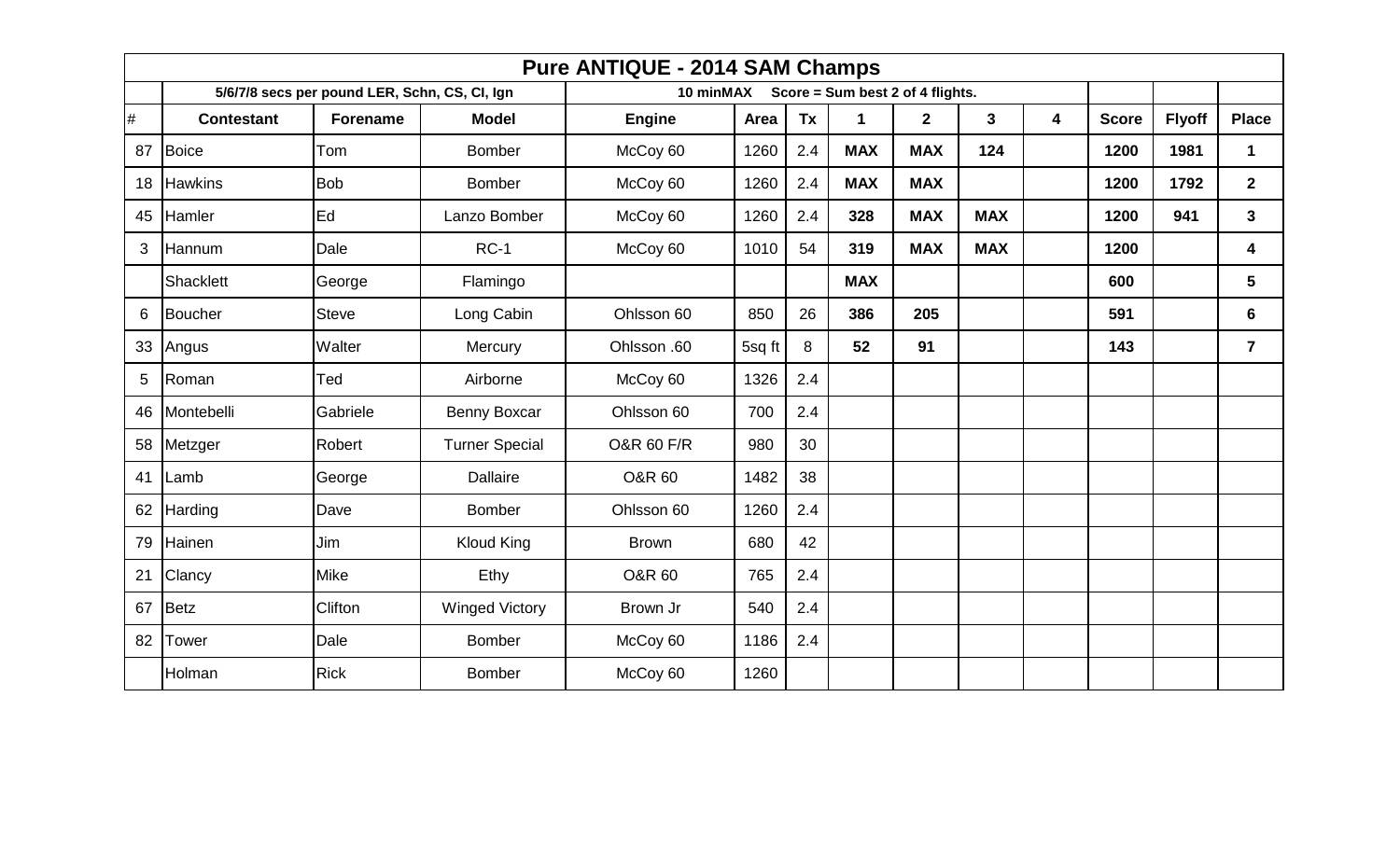|                                                                       |                       |                                                                                        |                                      | <b>ANTIQUE Glow - 2014 SAM Champs</b> |                                                                                      |     |            |                                    |      |     |      |                |              |
|-----------------------------------------------------------------------|-----------------------|----------------------------------------------------------------------------------------|--------------------------------------|---------------------------------------|--------------------------------------------------------------------------------------|-----|------------|------------------------------------|------|-----|------|----------------|--------------|
|                                                                       |                       |                                                                                        | 7/8 secs per pound LER, Schn, CS, CI | 10 minMAX                             |                                                                                      |     |            | Score = $Sum best 2 of 4 flights.$ |      |     |      |                |              |
|                                                                       | # Contestant Forename |                                                                                        | <b>Model</b>                         | Engine                                | <b>Areal Tx</b>                                                                      |     |            | 2                                  | 3    | 4   |      | Score   Flyoff | <b>Place</b> |
|                                                                       | 86 Holman             | Super Tiger 60<br><b>Rick</b><br>Airborne<br>1360<br> 2.4 <br><b>MAX</b><br><b>MAX</b> |                                      |                                       |                                                                                      |     |            |                                    | 1200 | 698 |      |                |              |
|                                                                       | 18 Hawkins            | <b>Bob</b>                                                                             | <b>Bomber</b>                        | Nelson 40                             | 850                                                                                  |     | 1200       | 675                                | 2    |     |      |                |              |
|                                                                       | 58 Metzger            | Robert                                                                                 | Lanzo Bomber                         | K&B 40                                | 2.2<br><b>MAX</b><br><b>MAX</b><br>929<br>21<br><b>MAX</b><br>288<br><b>MAX</b><br>O |     |            |                                    |      |     |      | 478            | $\mathbf{3}$ |
|                                                                       | 87 Boice              | Tom                                                                                    | <b>Bomber</b>                        | OS 54                                 | 1260                                                                                 | 2.4 | <b>MAX</b> | 540                                | 456  |     | 1140 |                |              |
|                                                                       | 63Ryan                | Francis                                                                                | RC <sub>1</sub>                      | K&B .40 RR                            | 900                                                                                  | 2.4 | 330        | 139                                | 321  | 263 | 651  |                | 5            |
| 22 Johnston<br>OS MAX H RR<br><b>Blitzkrieg</b><br>1350<br>19<br>L.A. |                       |                                                                                        |                                      |                                       |                                                                                      |     |            |                                    |      |     |      |                |              |
|                                                                       | 79 Hainen             | Jim                                                                                    | Dallaire                             | <b>PAW Diesel</b>                     | 1480                                                                                 | 42  |            |                                    |      |     |      |                |              |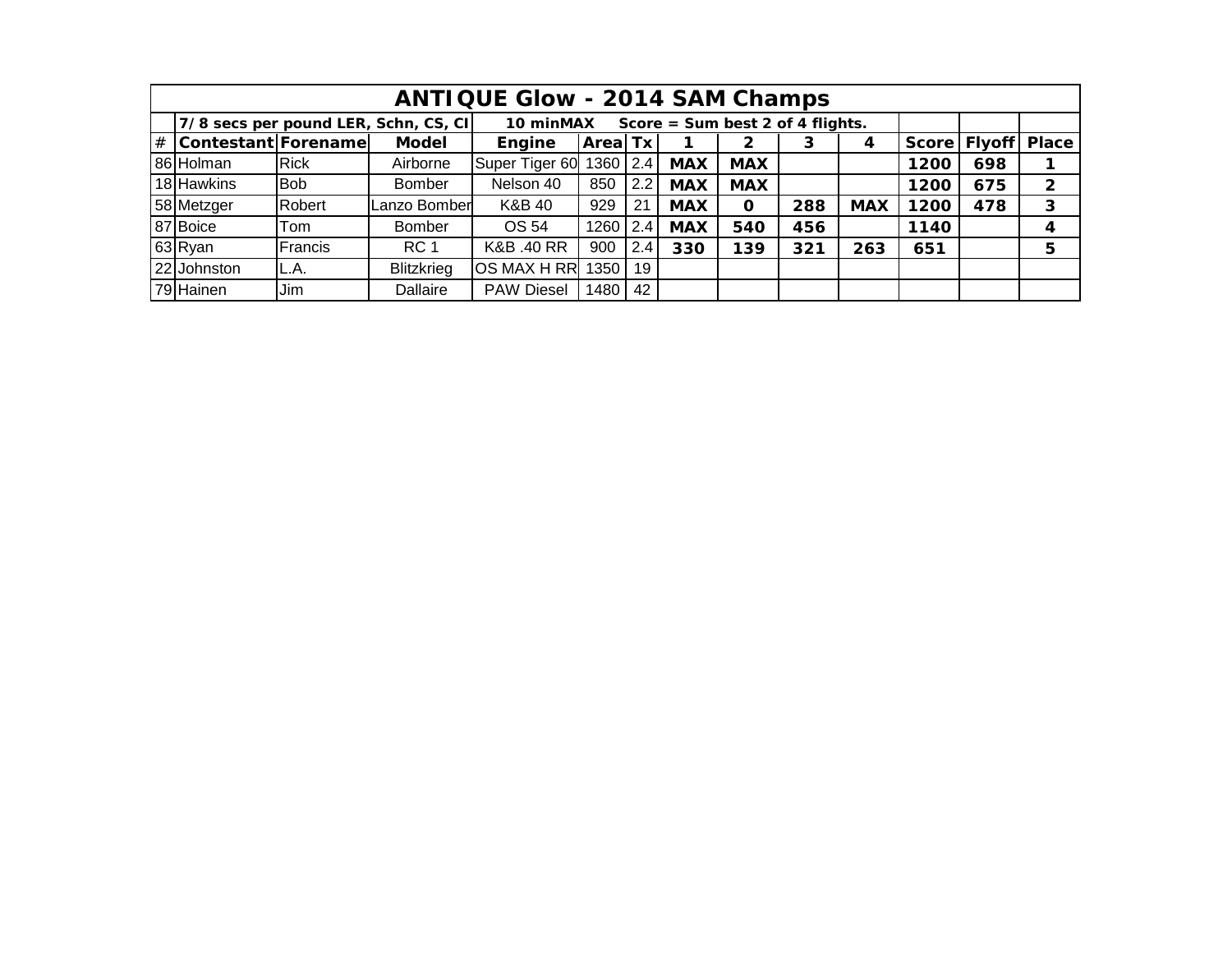|    |                   |                 | 1/2 A Scale Duration - 2014 SAM Champs - 1/2 A Scale Duration |               |      |     |            |              |     |                                |               |              |
|----|-------------------|-----------------|---------------------------------------------------------------|---------------|------|-----|------------|--------------|-----|--------------------------------|---------------|--------------|
|    |                   | 5.1 cc Cox Tank |                                                               |               |      |     |            | 15 Min Max   |     | Score = Sum of best 2 flights. |               |              |
| #  | <b>Contestant</b> | <b>Forename</b> | <b>Model</b>                                                  | <b>Engine</b> | Area | Tx  | 1          | $\mathbf{2}$ | 3   | <b>Score</b>                   | <b>Flyoff</b> | <b>Place</b> |
| 19 | Krystosek         | Randall         | 1912 Sommer                                                   | Cox .049      | 260  | 2.4 | 523        | 357          | 429 | 952                            |               |              |
|    | 104 $Ryan$        | Tom             | <b>Stahlwerrke</b>                                            | Cox .050      |      |     | 278        | 0            | 358 | 636                            |               | $\mathbf{2}$ |
| 3  | Hannum            | Dale            | English ELECTRIC Wren                                         | Cox 049       | 300  | 54  | 17         | 56           | 166 | 222                            |               | 3            |
| 58 | Metzger           | Robert          | <b>Taylor Cub</b>                                             | Cox.049       | 288  | 2.4 | $\bf{0}$   | 89           |     | 89                             |               | 4            |
| 19 | Krystosek         | Randall         | $M-17$                                                        | Cox .049      | 288  | 2.4 |            |              |     |                                |               |              |
| 68 | Kime              | Chuck           | Messerschmidt                                                 | Cox .049      | 290  | 2.4 |            |              |     |                                |               |              |
| 27 | Davenport         | Jim             | <b>Curtiss Robin</b>                                          | Cox           | 312  | 2.4 |            |              |     |                                |               |              |
| 67 | Betz              | Clifton         | Aronca K or Cessna                                            | Cox .049      | 340  | 2.4 | <b>DNF</b> |              |     |                                |               |              |
| 85 | Hinson            | Kirby           | <b>Avro 560</b>                                               | Cox .049      | 268  | 2.4 |            |              |     |                                |               |              |
| 87 | Boice             | Tom             | <b>AVRO</b>                                                   | Cox           | 300  | 2.4 |            |              |     |                                |               |              |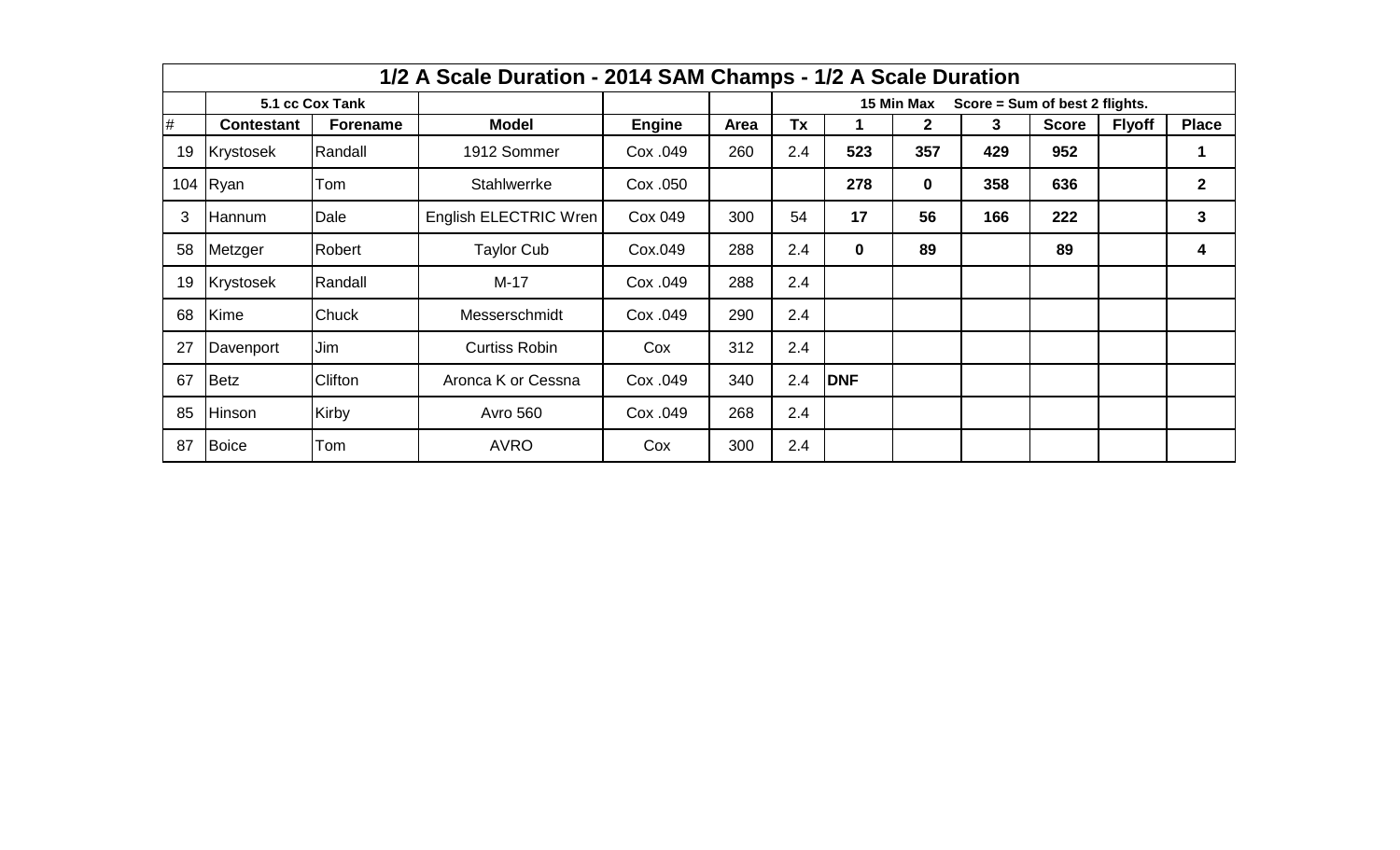|      |                   |                     |                           | Classic Texaco - 2014 SAM Champs - Classic Texaco |      |           |                  |              |      |                                   |                         |
|------|-------------------|---------------------|---------------------------|---------------------------------------------------|------|-----------|------------------|--------------|------|-----------------------------------|-------------------------|
|      |                   | 4 cc fuel per pound |                           |                                                   |      |           | <b>Unlimited</b> |              |      | Score = Single best of 3 flights. |                         |
| $\#$ | <b>Contestant</b> | Forename            | <b>Model</b>              | Engine                                            | Area | <b>Tx</b> | 1                | $\mathbf{2}$ | 3    | <b>Score</b>                      | <b>Place</b>            |
| 43   | Lamb              | George              | <b>Dallaire Sportster</b> | <b>O&amp;R 60</b>                                 | 1482 | 54        | 1328             | $\mathbf 0$  | 1535 | 1535                              | 1                       |
| 19   | Krystosek         | Randal              | <b>Bomber</b>             |                                                   |      |           | 1267             |              |      | 1267                              | $\overline{\mathbf{2}}$ |
| 42   | Harding           | Dave                | <b>Boehle Giant</b>       | Forster 99                                        | 2880 | 2.4       | 850              | 1205         |      | 1205                              | 3                       |
|      | $104$ Ryan        | Tom                 | <b>RC</b> Racer           | Forster 99                                        |      |           | 1019             |              |      | 1019                              | 4                       |
| 13   | Davidson          | Larry               | Lanzo Racer               |                                                   |      |           | 992              |              |      | 992                               | 5                       |
| 86   | Holman            | <b>Rick</b>         | Airborne                  |                                                   | 1360 | 2.4       | 820              | 839          |      | 839                               | 6                       |
| 50   | <b>Hamler</b>     | Ed                  | Mercury                   | O&R 60 Spec                                       | 720  | 2.4       | 792              | 595          | 474  | 792                               | $\overline{7}$          |
| 51   | Montebelli        | Gabriele            | Benny Boxcar              | O&R 60 Spec                                       | 685  | 2.4       | 247              | 526          | 513  | 526                               | 8                       |
| 91   | Latowski          | Andy                | <b>RC Stick</b>           | Ohlsson SP 60                                     |      |           | 493              | 331          |      | 493                               | $\boldsymbol{9}$        |
| 27   | Schneider         | Dan                 | <b>Contest Winner</b>     | Super Cyke                                        | 1028 | 19        |                  |              |      |                                   |                         |
| 18   | Salvador, Jr      | Mike                | Standby                   | S Cyclone .60                                     | 896  | 53.7      |                  |              |      |                                   |                         |
| 14   | Mulholland        | Barbara             | Lanzo Bomber              | O&R 60 Spec                                       | 1260 | 55        |                  |              |      |                                   |                         |
| 90   | Latowski          | Larry               | Folly                     | <b>Brown</b>                                      |      |           |                  |              |      |                                   |                         |
| 47   | Johnston          | L.A.                | <b>Dallaire</b>           | And Spit                                          | 1474 | 53        |                  |              |      |                                   |                         |
| 39   | <b>Hutton</b>     | Chuck               | <b>Dallaire</b>           | Brown Jr                                          | 1400 | 28        |                  |              |      |                                   |                         |
| 15   | <b>Hawkins</b>    | <b>Bob</b>          | <b>Bomber</b>             | <b>O&amp;R 60</b>                                 | 1260 | 2.4       |                  |              |      |                                   |                         |
| 33   | Hannum            | Dale                | Lanzo RC 1                | <b>O&amp;R 60</b>                                 | 1010 | 54        |                  |              |      |                                   |                         |
| 8    | Hainen            | Jim                 | <b>Kloud King</b>         | <b>Brown</b>                                      | 660  | 2.4       |                  |              |      |                                   |                         |
| 37   | Evans             | Tim                 |                           |                                                   |      |           |                  |              |      |                                   |                         |
| 4    | <b>Boucher</b>    | <b>Steve</b>        | <b>Dallaire Sportster</b> | Forster 99                                        | 1482 | 26        |                  |              |      |                                   |                         |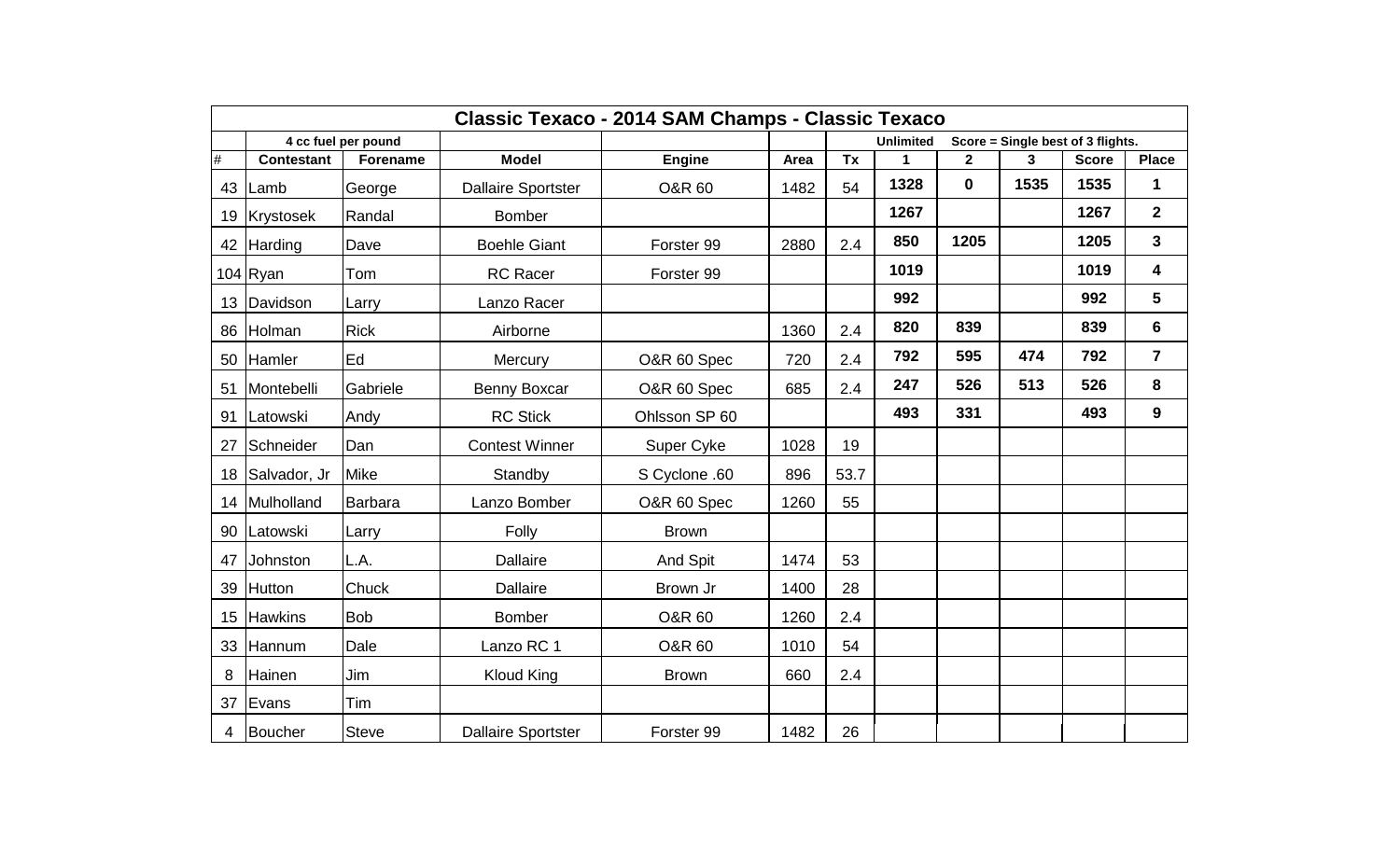|    | 78 Boice   | Tom     | <b>Bomber</b>   | Forster 99 | 220 | 2.4 |  |  |  |
|----|------------|---------|-----------------|------------|-----|-----|--|--|--|
| 74 | Bartkowski | Richard | Spook           | Ohlsson 60 | 780 | 2.4 |  |  |  |
|    | 82 Tower   | Dale    | <b>Big Gull</b> | Ohl 60     | 350 | 2.4 |  |  |  |
| 87 | Boice      | Tom     | <b>KG Cabin</b> | Forster 99 |     | 2.4 |  |  |  |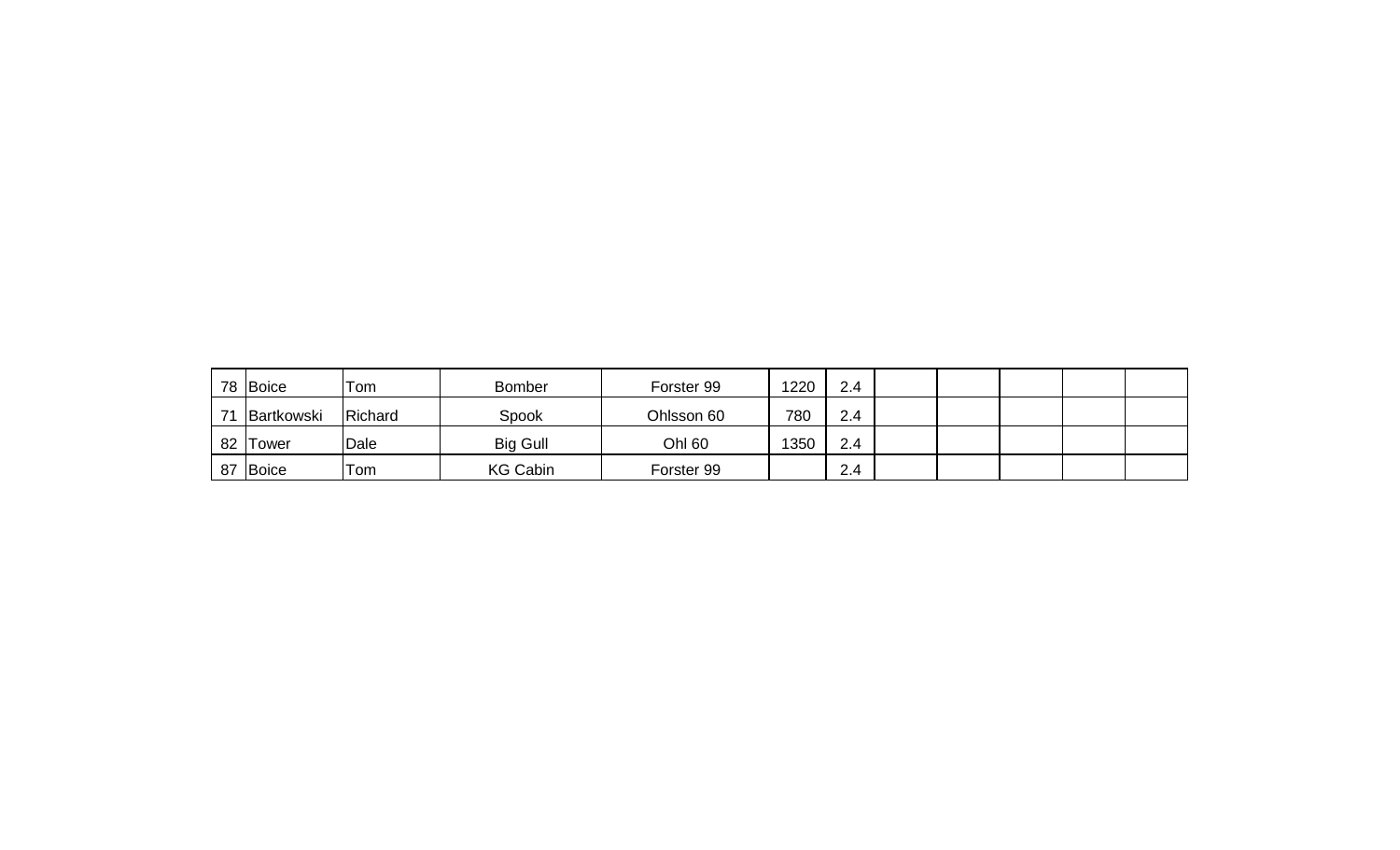|    | Nostalgia Combined - 2014 SAM Champs - Nostalgia combined |          |              |          |      |      |     |            |     |            |     |              |              |
|----|-----------------------------------------------------------|----------|--------------|----------|------|------|-----|------------|-----|------------|-----|--------------|--------------|
|    |                                                           |          |              |          |      |      |     |            |     |            |     |              |              |
| #  | Contestant                                                | Forename | <b>Model</b> | Engine   | Area | Tx   |     | 2          | 3   | 4          | 5.  | <b>Score</b> | Place        |
| 73 | Latowski                                                  | Andy     | Playboy Sr.  |          |      |      | 310 | <b>MAX</b> | 334 | <b>MAX</b> | 238 | 1174         |              |
| 58 | Metzger                                                   | Robert   | Playboy Sr   | S.T.29   | 657  | 58   | 213 | <b>MAX</b> | 154 | 203        |     | 1053         | $\mathbf{2}$ |
|    | $104$ Ryan                                                | Tom      | Tomboy       |          |      |      | 249 | 122        | 172 | 186        | 199 | 634          | 3            |
| 63 | Ryan                                                      | Francis  | Swayback     | Veco.19  | 480  | 2.4  | 3   |            |     |            |     | 3            | 4            |
| 17 | Salvador, Jr                                              | Miguel   | Airfoiler    | ST 29    | 675  | 53.5 |     |            |     |            |     |              |              |
| 41 | ILamb                                                     | George   | Ram Rod      | OS .40   | 750  | 54   |     |            |     |            |     |              |              |
|    | 19 Krystosek                                              | Randall  | Ramrod 250   | Cox .049 | 250  | 2.4  |     |            |     |            |     |              |              |